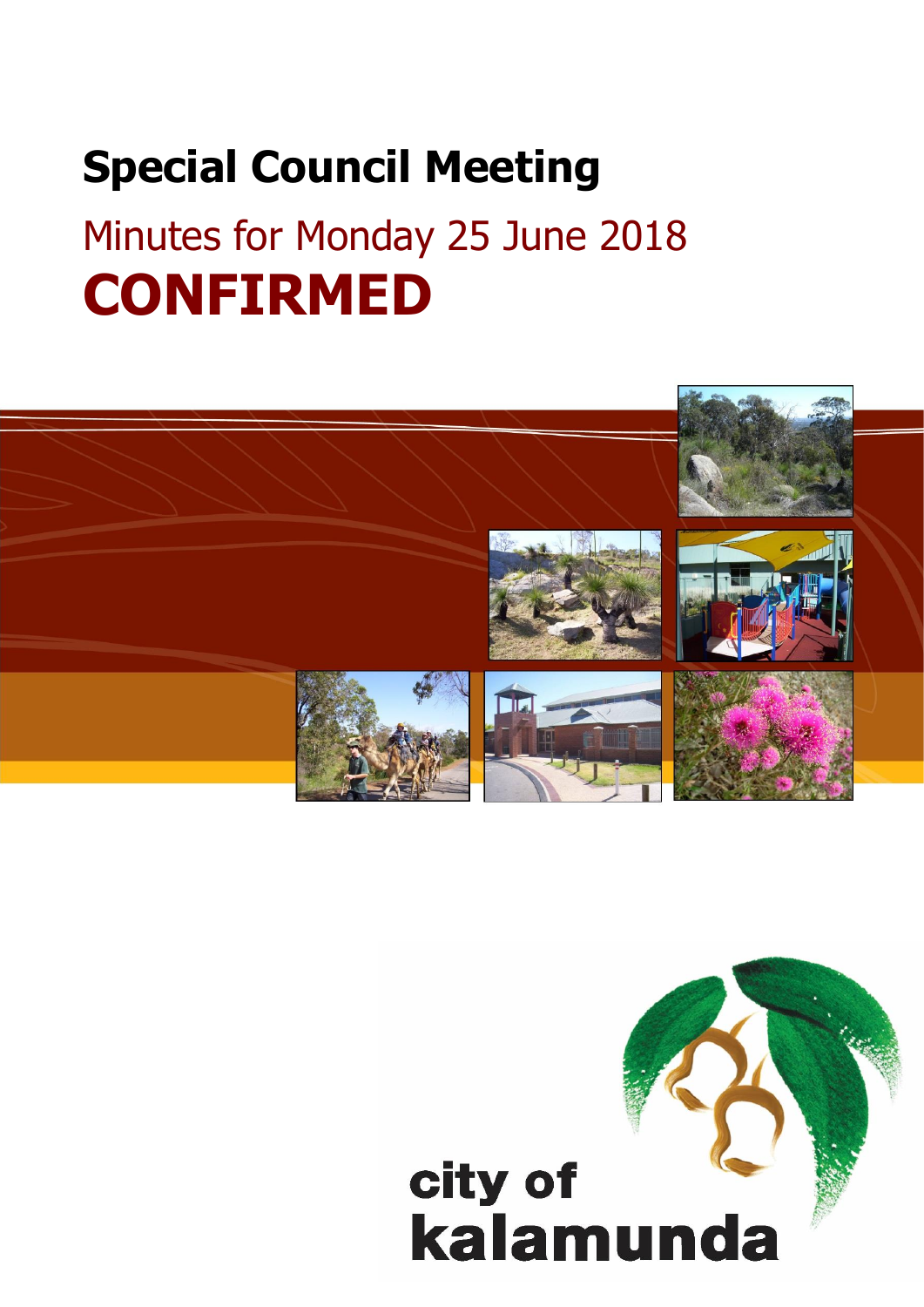# **INDEX**

| 1. |                                                                  | з  |
|----|------------------------------------------------------------------|----|
| 2. | Attendance, Apologies and Leave of Absence Previously Approved 3 |    |
| З. |                                                                  |    |
| 4. |                                                                  |    |
| 5. |                                                                  |    |
| 6. |                                                                  |    |
| 7. |                                                                  |    |
| 8. |                                                                  |    |
|    |                                                                  |    |
|    |                                                                  |    |
|    |                                                                  |    |
|    |                                                                  |    |
|    |                                                                  |    |
| 9. |                                                                  | 39 |
|    |                                                                  | 39 |
|    |                                                                  |    |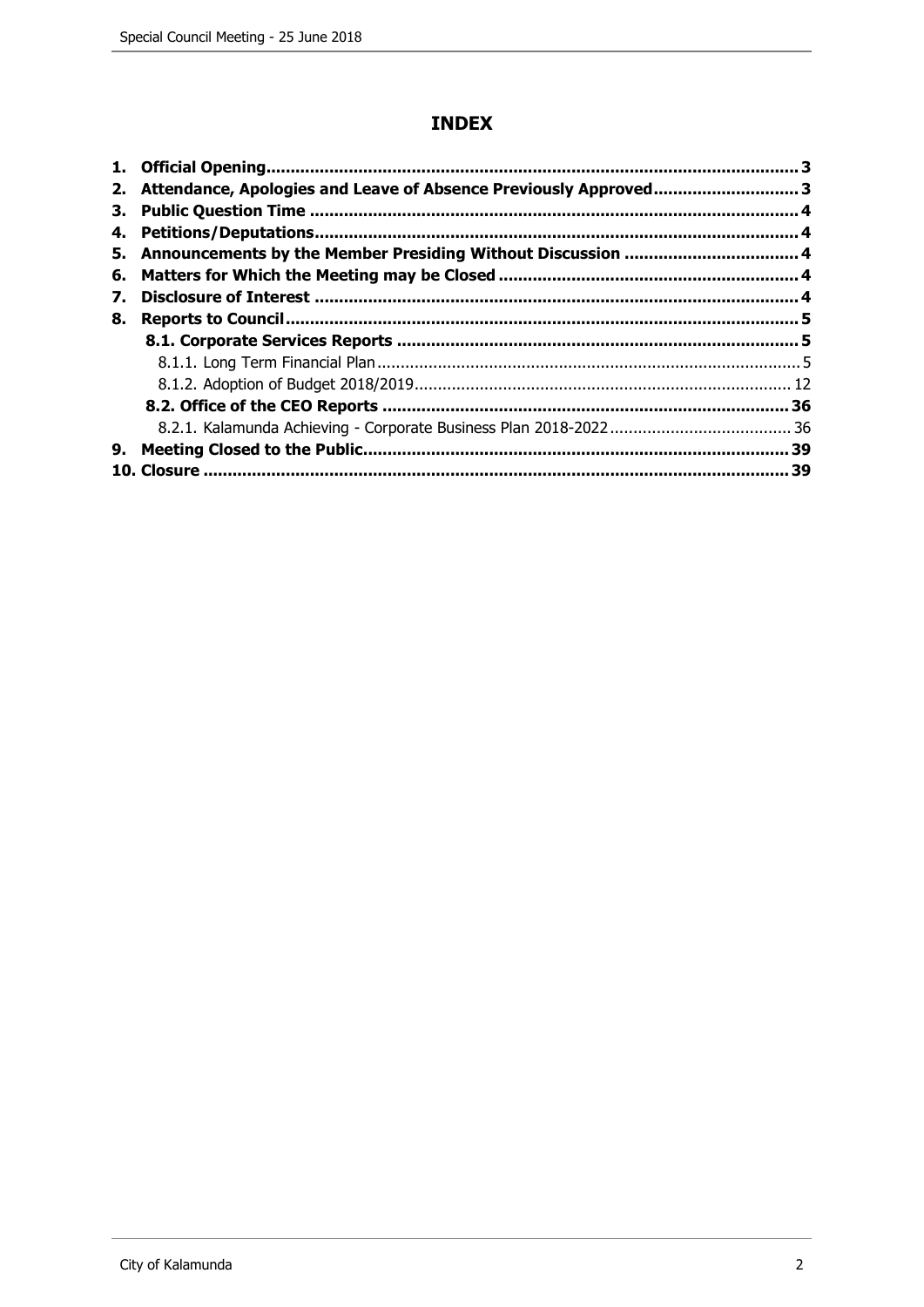# <span id="page-2-0"></span>**1. Official Opening**

The Presiding Member opened the meeting at 6:30pm and welcomed Councillors, Staff and Members of the Public Gallery.

# **2. Attendance, Apologies and Leave of Absence Previously Approved**

# **Councillors**

#### **South East Ward**

John Giardina - (Mayor) (Presiding Member) Michael Fernie Geoff Stallard

**South West Ward**

Lesley Boyd Brooke O'Donnell **North West Ward**

Sara Lohmeyer Dylan O'Connor **North Ward**

Cameron Blair Tracy Destree Margaret Thomas

### **Members of Staff**

#### **Chief Executive Officer** Rhonda Hardy

**Executive Team**

Gary Ticehurst - Director Corporate & Community Services Dennis Blair - Director Asset Services Peter Varelis - Director Development Services Simon Di Rosso - General Counsel & Executive Advisor **Management Team** Rajesh Malde - Manager Finance & Risk Services Nicole O'Neill - Manager Customer & Public Relations **Administration Support**

Kristy Lisle - Legal & Governance Assistant to General Counsel Donna McPherson - Executive Research Officer to Chief Executive Officer Adam Parker - Service Desk & Analyst Leisha Fair - Governance Officer

#### **Members of the Public** 7.

**Members of the Press** Nil.

# **Apologies**

**South West Ward** Allan Morton **North West Ward** David Almond

**Leave of Absence Previously Approved** Nil.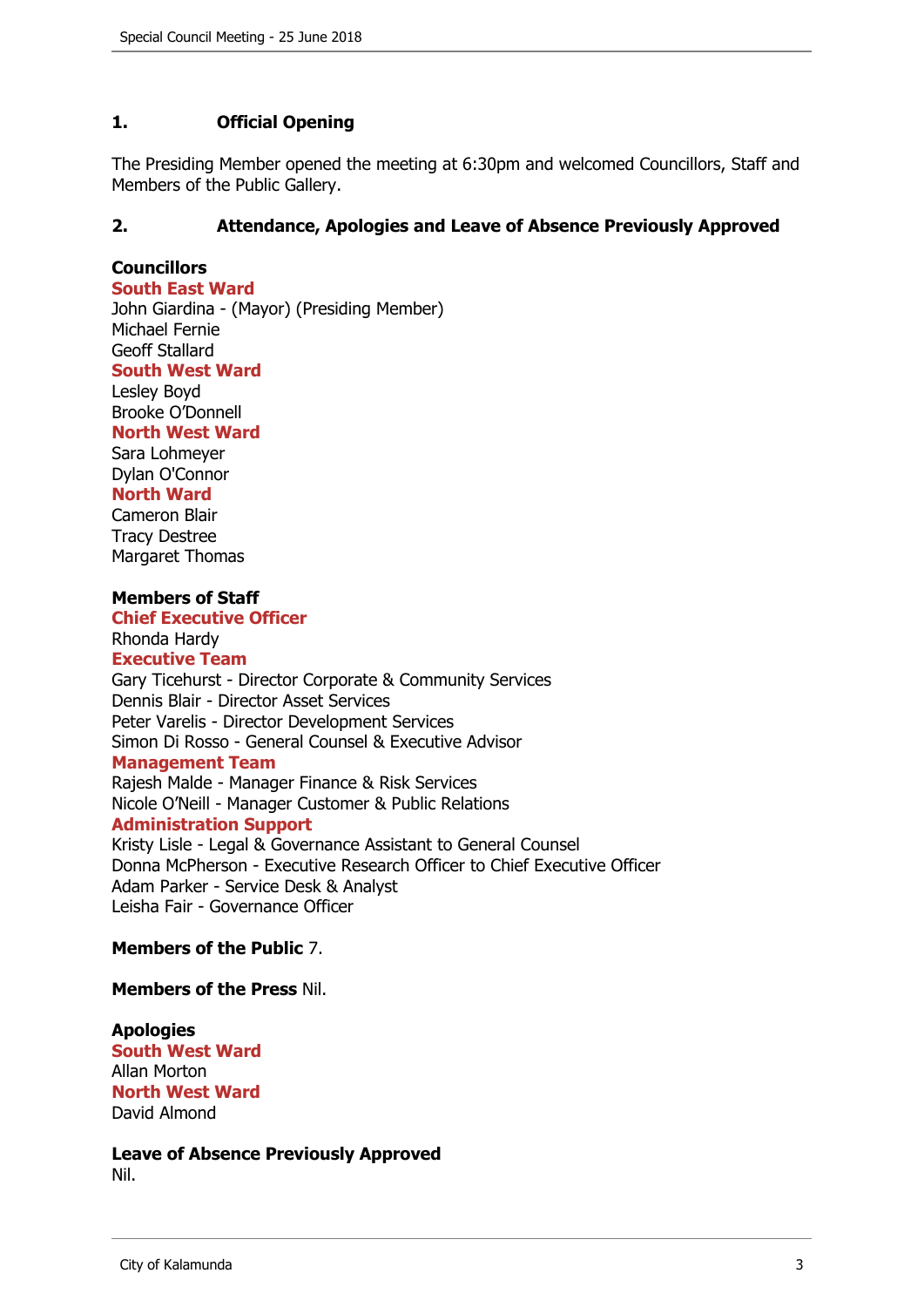# <span id="page-3-0"></span>**3. Public Question Time**

# **3.1. Public Question Time**

A period of not less than 15 minutes is provided to allow questions from the gallery on matters relating to the functions of this meeting. For the purposes of Minuting, these questions and answers will be summarised.

3.1.1 Nil.

#### **4. Petitions/Deputations**

4.1 A deputation was received from Mr Ron Davey of 47 Cooling Road, Lesmurdie representing the Kalamunda Rate Payers Association Inc. regarding Item 8.1.2 Adoption of Budget 2018/2019.

#### **5. Announcements by the Member Presiding Without Discussion**

5.1 The Presiding Member advised this was the last meeting for the City's Manager Finance & Risk Services and wished him all the best his new appointment.

### **6. Matters for Which the Meeting may be Closed**

6.1 Nil.

# **7. Disclosure of Interest**

#### **7.1. Disclosure of Financial and Proximity Interests**

- a. Members must disclose the nature of their interest in matter to be discussed at the meeting. (Section 5.56 of the *Local Government Act 1995*.)
- b. Employees must disclose the nature of their interest in reports or advice when giving the report or advice to the meeting. (Section 5.70 of the Local Government Act 1995.)
- 7.1.1 Cr Tracy Destree declared a Proximity Interest on Item 8.2.1 Adoption of Budget 2018/2019 Part 7 - Proposal to Borrow Loan Funds as she has family who own property in Cambridge Road, adjacent to Cambridge Reserve.

#### **7.2. Disclosure of Interest Affecting Impartiality**

- a. Members and staff must disclose their interest in matters to be discussed at the meeting in respect of which the member or employee had given or will give advice.
- 7.2.1 Nil.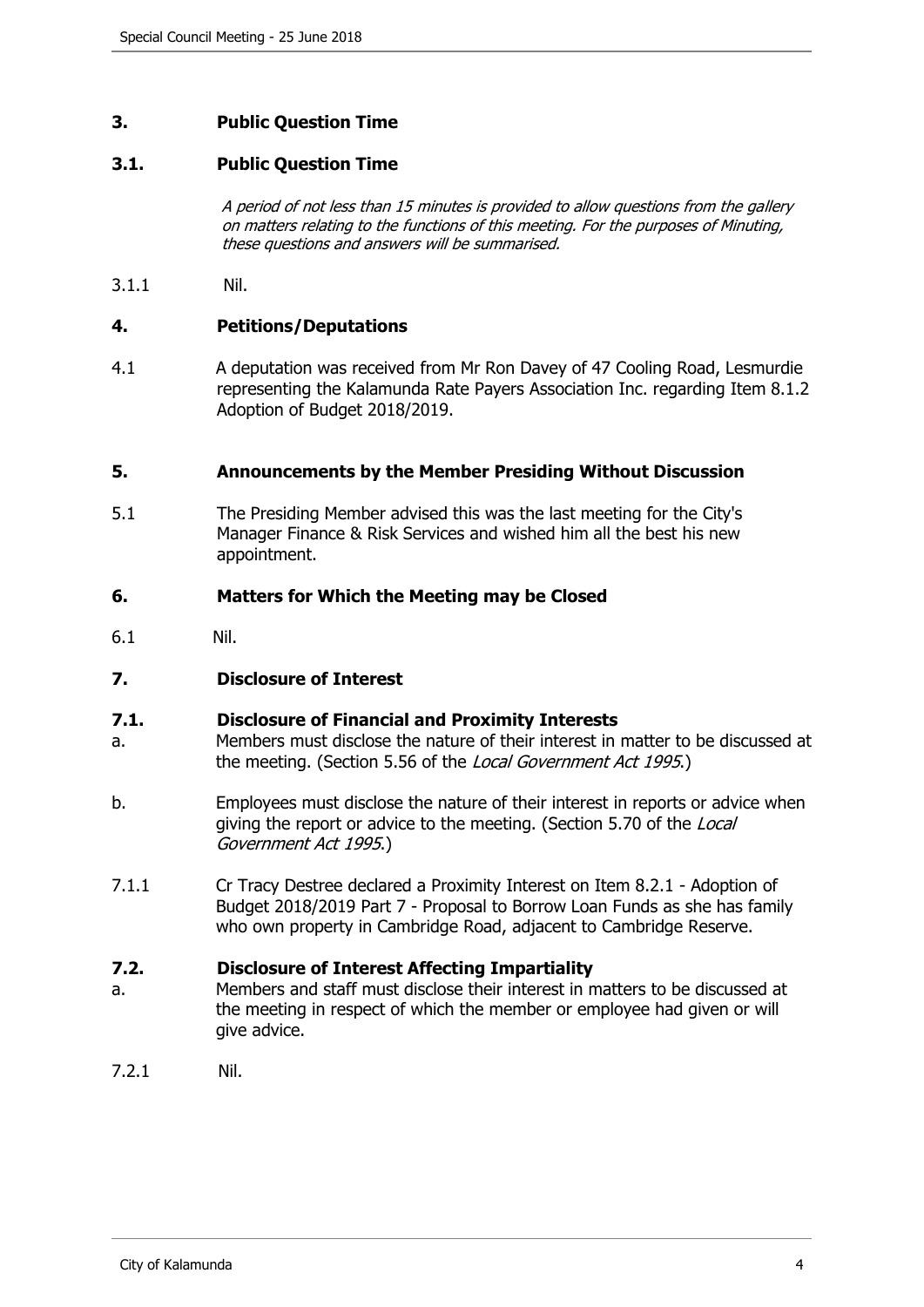# <span id="page-4-0"></span>**8. Reports to Council**

#### **8.1. Corporate Services Reports**

# **8.1.1. Long Term Financial Plan**

**Declaration of financial / conflict of interests to be recorded prior to dealing with each item.**

| <b>Previous Items</b>                  |     |                                                                      |
|----------------------------------------|-----|----------------------------------------------------------------------|
| Directorate                            |     | <b>Corporate Services</b>                                            |
| <b>Business Unit</b><br>File Reference |     | Finance & Risk                                                       |
| Applicant<br>Owner                     | N/A |                                                                      |
| Attachments                            | 1.  | Kalamunda Accountable: Long Term Financial Plan to<br>2028 [8.1.1.1] |

### **EXECUTIVE SUMMARY**

- 1. The purpose of this report is for Council to consider the amended City of Kalamunda's Kalamunda Accountable: Long Term Financial Plan to 2028 (LTFP) (Attachment 1).
- 2. All local governments are required to produce a LTFP for the Future under s5.56 (1) of the Local Government Act 1995. The Local Government (Administration) Regulations 1996 stipulates the minimum requirements for a LTFP.
- 3. The Integrated Planning Framework requires that the LTFP be reviewed in conjunction with reviews to the Strategic Community Plan.
- 4. It is recommended that Council adopts the amended LTFP (Attachment 1).

# **BACKGROUND**

- 5. The LTFP is a key component of the Integrated Planning Framework which sets out the long-term strategic priorities and goals, based on the community's aspirations for the future. A long term financial plan is required to ensure these priorities can be funded in a sustainable manner.
- 6. The LTFP is a rolling ten year financial plan. As the Annual Budget is adopted each year, a new year is required to be added to the LTFP. The intention of the LTFP is to indicate the City's long term financial sustainability and to allow early identification of financial issues. This will be the fifth year that the City has reviewed its LTFP, taking into account issues such as changes in priorities, assumptions, funding, borrowings, financial sustainability and legislative changes.
- 7. The LTFP is a required element of the State's Integrated Planning Framework. Its place within the Framework is as an informing document of the Corporate Business Plan. The priority actions and projects that are set out in the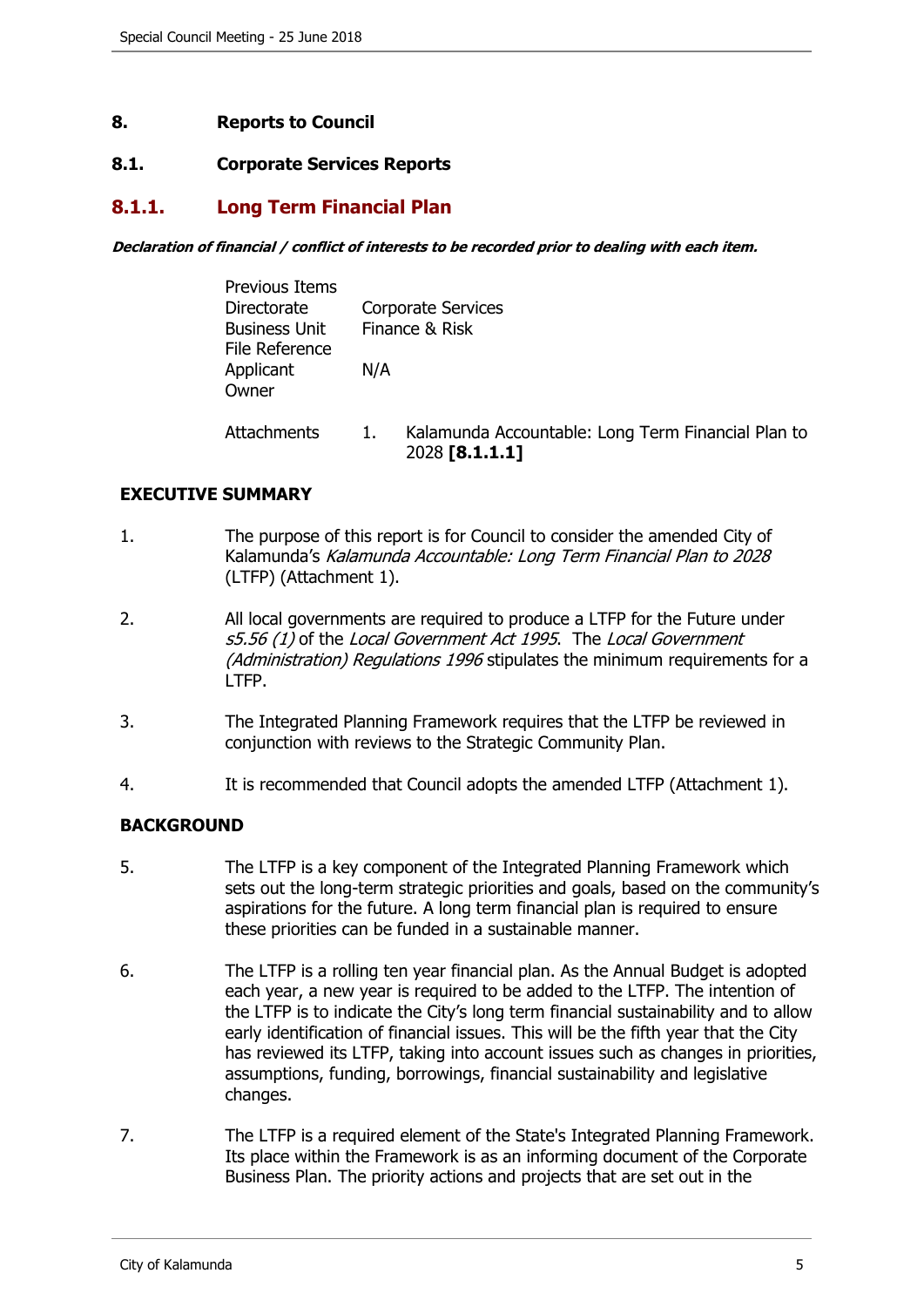Corporate Business Plan are dependent on the resources allocated within the Financial Plan.

- 8. The LTFP has been informed by the:
	- a) City's Local Planning Strategy includes projections for development and population growth. Particular focus is being placed in preparing master planning and development of the identified precincts within Forrestfield North, Activation of the Kalamunda Central Business District and Pickering Brook Town Centre;
	- b) Asset Management Strategy and Plans sets out the resource requirements for maintenance and management of existing assets at expected service levels;
	- c) Workforce Plan identifies the human resources required to deliver the City's normal operations and proposed future actions and projects; and
	- d) Communities Facilities Plan sets out the resources for the maintenance and development of community facilities.

#### **DETAILS**

- 9. The LTFP includes 7 Key Financial Indicators. These indicators provide a measure of the City's sustainability and performance over the ten year span of the LTFP. Targets have been included to allow the projected ratios to be compared against a benchmark figure.
- 10. The LTFP also contains a Rate Setting Statement for the ten years. This sets out the projected revenues and expenditure, the estimated surplus or deficit at the end of each year and the amount that will be required to be raised from rates.
- 11. The LTFP has been developed based on a number of key assumptions, which are set out in the LTFP. For example, assumptions have been made about the interest rate for investments, inflation rate, and future population growth especially in the foothills with the coming new district centre and Transit Oriented Development (TOD) based around the new Forrestfield Train Station. The annual review of the LTFP will ensure that the projections are as accurate as possible, and that the assumptions are reasonable. Details as below:
	- a) LTFP covers the period 2018-28;
	- b) ABS Perth CPI of 1.9% increasing to 3% in the outer years and similarly, the Local Government Cost Price is at 2.2% initially and increase to CPI +0.5%-1% in the outer years;
	- c) Population at approximately 60,000 in 2018 increasing to 70,000 by 2028, or increasing at an average rate of 1.67% per year;
	- d) Rates Revenue Growth 2.5% increasing in outer years to 6-8% reflecting higher density developments for residential and industrial land mainly in the foothills;
	- e) Investment income starts at 2.5% and increases to 3-5% in the outer years;
	- f) Employment costs  $-3\%$  includes growth in staff numbers;
	- g) Loan funding in 2019/20 \$2.35m to fund development of Ray Owen Master Plan ;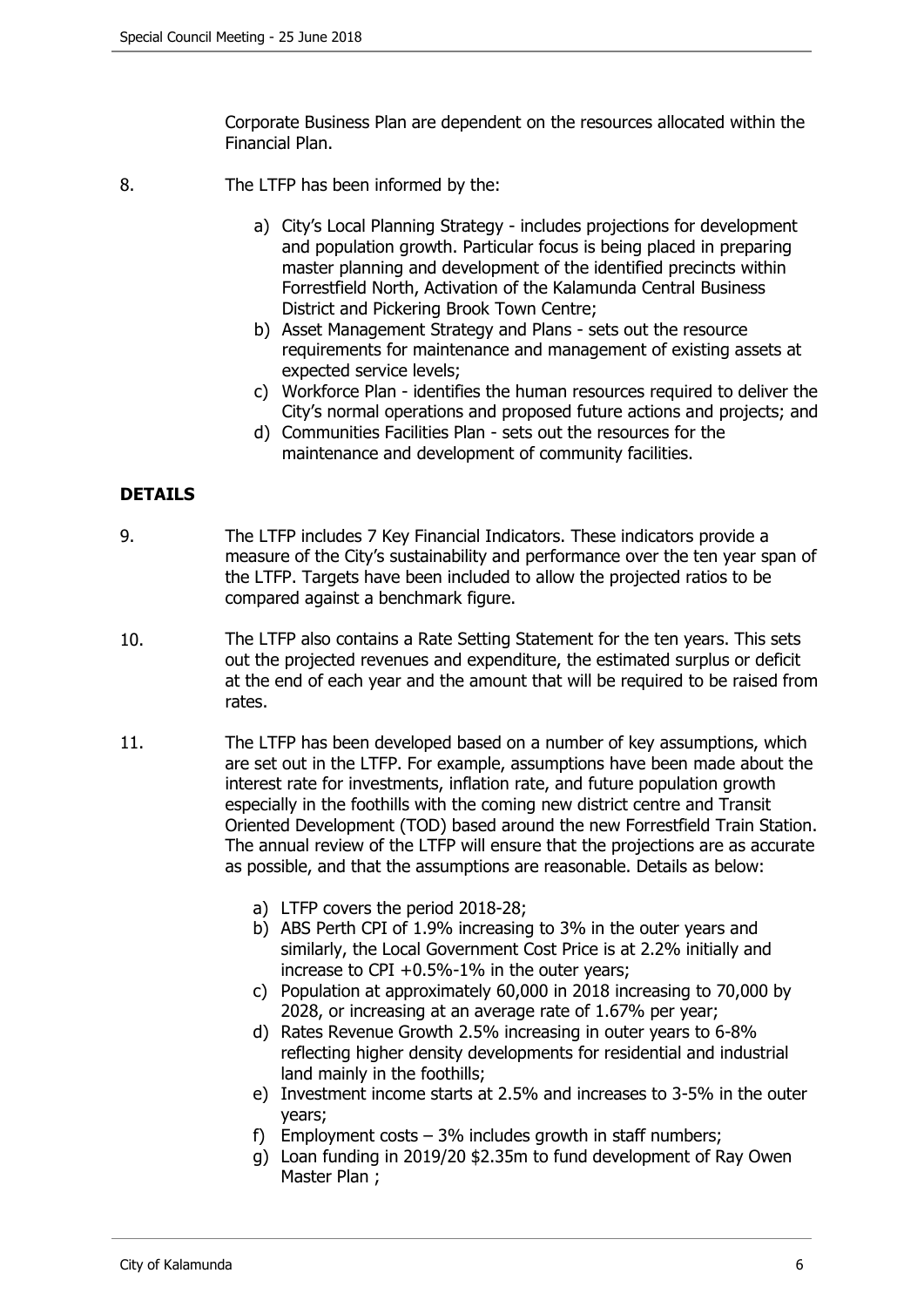- h) Various land asset sales from 2019/20 2022/23 used to fund upgrades to community facilities;
- i) Capital works average spend \$16-18m per year, however, outer years have more "New" than "Renewal" impacting on the Asset Sustainability Ratio and Financial Health Indicator (FHI). This is regarded as acceptable for a growth council;
- j) Overall FHI Benchmark of 70 exceeded in all years.
- 12. The Integrated Planning Framework requires that the LTFP be reviewed in conjunction with reviews to the Strategic Community Plan.

# **STATUTORY AND LEGAL CONSIDERATIONS**

13. All local governments are required to produce a LTFP for the Future under s5.56 (1) of the Local Government Act 1995. The Local Government (Administration) Regulations 1996 stipulates the minimum requirements for a LTFP.

# **POLICY CONSIDERATIONS**

14. Council Policy FIN1 – Accounting Policies sets out accounting definitions and parameters.

# **COMMUNITY ENGAGEMENT REQUIREMENTS**

#### **Internal Referrals**

15. The City has held several Budget workshops with Councillors to discuss various aspects of the LTFP with a focus on the projected capital works programme and ratios.

# **External Referrals**

- 16. Public consultation was undertaken to formulate the various strategies which form this LTFP (i.e. the Strategic Community Plan). No specific public consultation was carried out in relation to the LTFP given the nature of the document.
- 17. Input from the Strategic Sport and Recreation Committee (SSRC) was considered in formulating the LTFP. The SSRC is made up of various sporting club representatives who have worked diligently with Councillors and staff providing valuable insights on where the sporting community needs are. Being the first year of operation, the focus has been on 2018/19 financial year, however it is envisaged that programmes that are extensive in nature will in future inform the Strategic Community Facilities Plan which is one of the components used in the formulation of the LTFP.
- 18. There is no requirement under State guidelines for the City to advertise or consult on the LTFP.

# **FINANCIAL CONSIDERATIONS**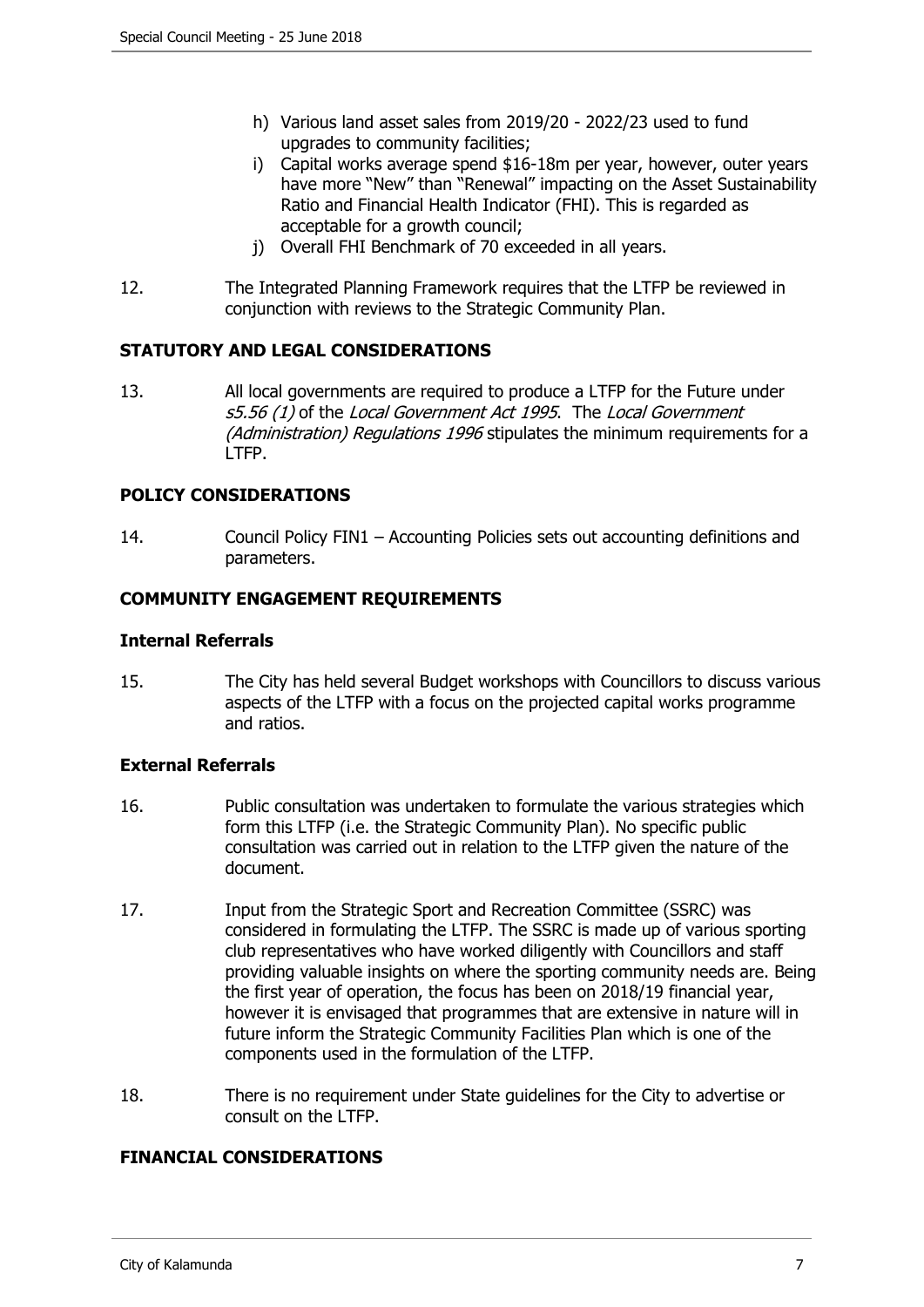19. The LTFP sets a financial framework for the City's operations and projects. It includes indicators to measure and monitor the City's financial sustainability. In this regard, the City reviews the Financial Health Indicator (FHI) scores for all years, which are above the benchmark of 70. The FHI uses the 7 sustainability ratios required to be calculated by a local government which is then entered into a financial sustainability model formulated by the West Australian Treasury for the Department of Local Government and Communities.

> As can be seen from the chart below, the City, which was in a vulnerable financial position in 2011, has been tracking on average above the benchmark of 70 since 2013 and into the future.



Historical and forecast Financial Ratio Performance FHI Ranking

The financial projections for the outer years are reliant on a mix of funding sources including sale of surplus land parcels, loans and grants for large strategic projects which in this case is to deliver several master plans for community facilities. In addition, it is forecast that the rates revenue streams will increase at a greater rate with the infill coming from the developments in foothills in residential and industrial zones.

The administration has a heavy focus on restraining growth in operational expenditures and has multiple initiatives designed to introduce a mix of innovations, cost saving measures and new agile technology for efficient and effective management of its operations. A few examples of these efficiency/cost saving measures are:

- a) Fringe Benefits Taxation reduced by \$65K for 2017/18 and a cumulative saving of \$982K using 2011/12 as the base year which is a result of multiple measures in assessing the City's fleet requirements and staff compensation structures;
- b) Insurance savings of approximately \$150K in 2017/18 and \$250K in 2018/19 with the introduction of a commercial broker;
- c) Electricity savings of \$60K in 2017/18 and same for 2018/19 with the introduction of solar PV panels at three sites and a programme of conversion to LED lighting in council buildings;
- d) Interest income increases amounting to \$2.1M starting from the base year of 2011/12 due to better cash flow forecasting and introduction of default interest on outstanding rates;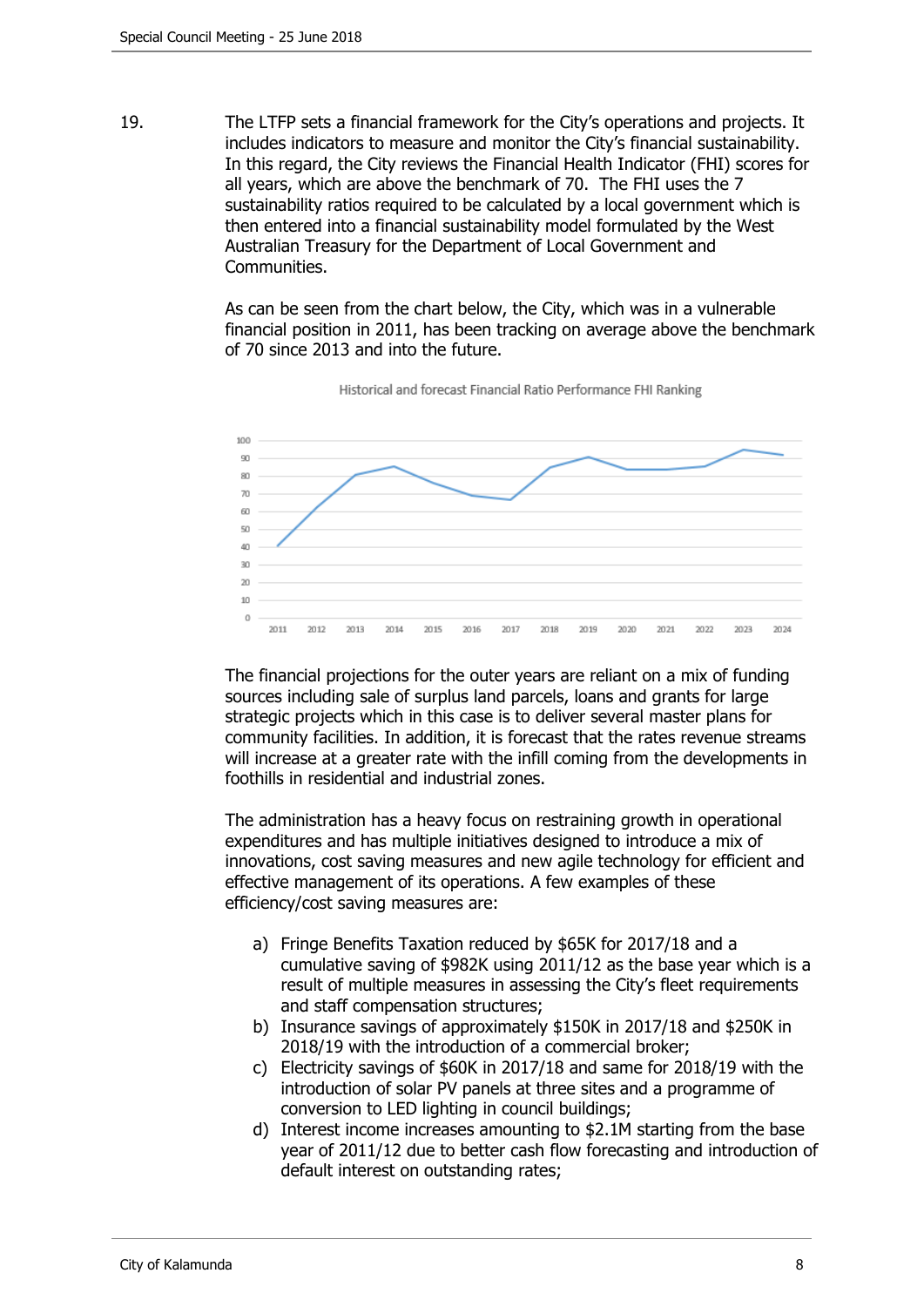- e) Cloud migration undertaken in 2017/18 will result in a \$83K saving from 2018/19 onwards as the City does not have to invest in server hardware;
- f) High Wycombe Recreation Centre with the facility becoming unstaffed from 2017/18 resulting is a saving of \$135K from 2018/19;
- g) Kalamunda Water Park savings of approximately \$135K from 2018/19 with a change in operators and a review of the revenue sharing contract;
- h) Other efficiency measures brought in to the City have been:
	- i. RFID conversion for Kalamunda Library;
	- ii. In house footpath sweeping;
	- iii. Altus collaboration this is a consortia agreement with the City's Software provider and two other participating councils, City of Greater Geraldton and City of Kalgoorlie Boulder. The aim of the joint venture is to enable the software to be developed to meet the current needs of the City and in this aspect, the City estimates as a minimum, a saving of \$1-2m over the next 3-5 years of development.

### **STRATEGIC COMMUNITY PLAN**

#### **Strategic Planning Alignment**

20. Kalamunda Advancing Strategic Community Plan to 2028

#### **Priority 4: Kalamunda Leads**

**Objective 4.1** - To provide leadership through transparent governance. **Strategy 4.1.1** - Provide good governance. **Strategy 4.1.2** - Build an effective and efficient service based organisation.

# **SUSTAINABILITY**

#### **Social Implications**

21. The Community Facilities Plan was considered in the development of the LTFP, meaning that resources for the maintenance and development of community facilities, as prioritised in the Facilities Plan, have been taken into account.

#### **Economic Implications**

- 22. The LTFP enables the City to model different levels of service and program delivery to set priorities and determine what can be afforded in the short and long term.
- 23. The financial sensitivity analyses various scenarios and the potential effect that changes within the economy will have on the LTFP.

#### **Environmental Implications**

24. The LTFP maintains an Environmental Reserve Fund and a direct annual Operational Budget over \$1 million per year throughout the length of the Plan.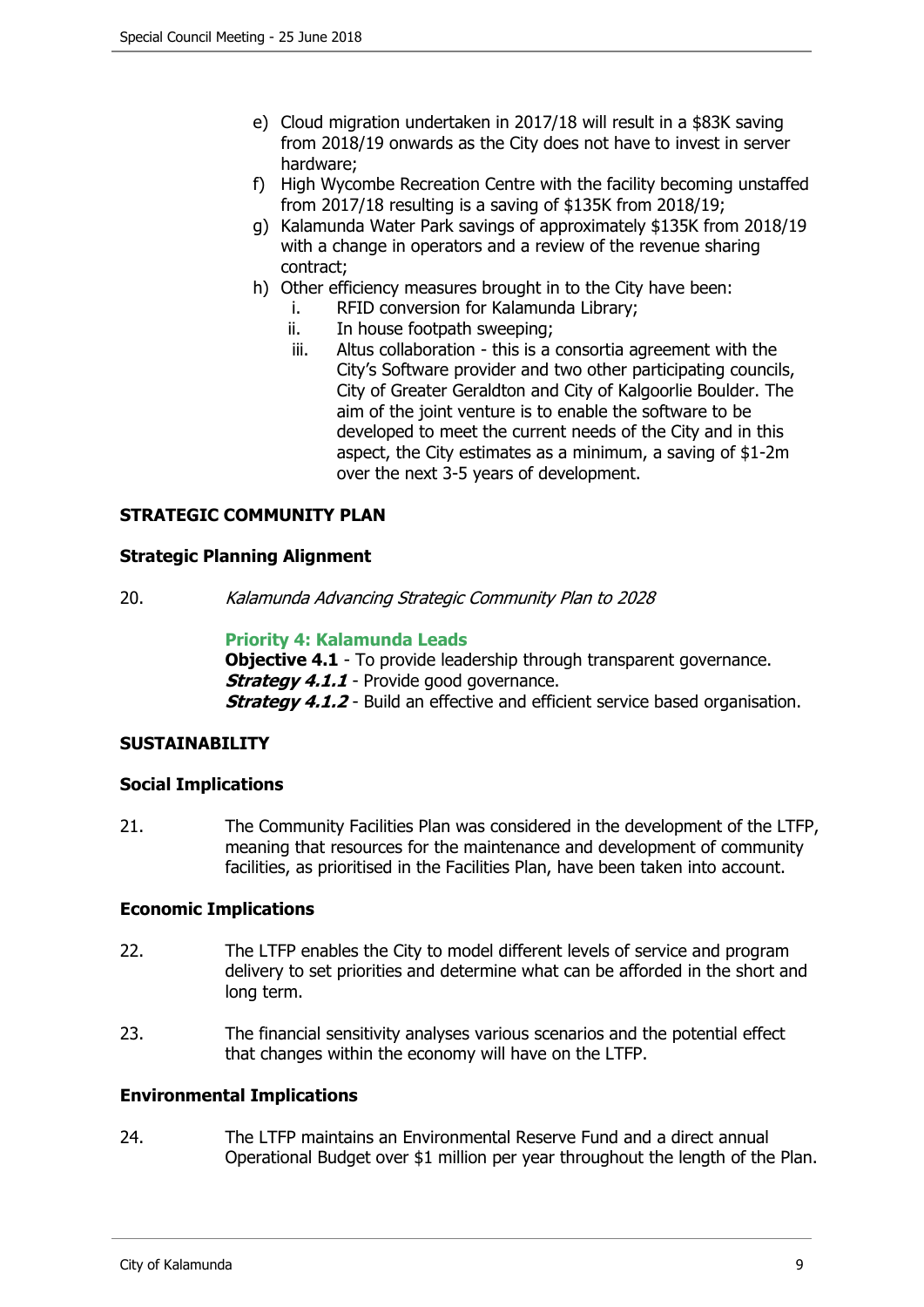# **RISK MANAGEMENT CONSIDERATIONS**

25. A LTFP should allow the early identification of financial issues, so that they may be dealt with promptly. The Key Financial Indicators that have been included will identify any potential sustainability issues (i.e. over-reliance on grants or loans).

| 26. | Risk: Funding budgeted for from State and Federal Government does not<br>eventuate                              |                    |             |  |  |
|-----|-----------------------------------------------------------------------------------------------------------------|--------------------|-------------|--|--|
|     | <b>Likelihood</b>                                                                                               | <b>Consequence</b> | Rating      |  |  |
|     | Possible                                                                                                        | Significant        | High        |  |  |
|     | <b>Action/Strategy</b>                                                                                          |                    |             |  |  |
|     | Grant funded projects will only commence once written commitments are<br>received.                              |                    |             |  |  |
|     | The City will continue to advocate strongly for grant support for significant<br>projects.                      |                    |             |  |  |
|     | Risk: Costings for capital works projects have been understated                                                 |                    |             |  |  |
|     | <b>Likelihood</b>                                                                                               | <b>Consequence</b> | Rating      |  |  |
|     | Possible                                                                                                        | Significant        | <b>High</b> |  |  |
|     | <b>Action/Strategy</b>                                                                                          |                    |             |  |  |
|     | Improved Asset Management procedures to ensure that project designs are<br>well costed prior to implementation. |                    |             |  |  |
|     | Closely manage projects and redirect savings through Budget Review<br>process.                                  |                    |             |  |  |
|     | Risk: Non-compliance with Financial Regulations                                                                 |                    |             |  |  |
|     | <b>Likelihood</b>                                                                                               | <b>Consequence</b> | Rating      |  |  |
|     | Unlikely                                                                                                        | Significant        | Medium      |  |  |
|     | <b>Action/Strategy</b>                                                                                          |                    |             |  |  |
|     | The budget report is scrutinized by the City to ensure that all statutory<br>requirements are met.              |                    |             |  |  |

# **OFFICER COMMENT**

- 27. The Long Term Financial Plan is formulated on the basis that the City of Kalamunda is operating in a tight economic environment. In response, the City of Kalamunda has maintained tight control over expenditure and has kept rate increases to a minimum.
- 28. The City will continue to review the Long Term Financial Plan in each year to reflect changes in economic circumstances.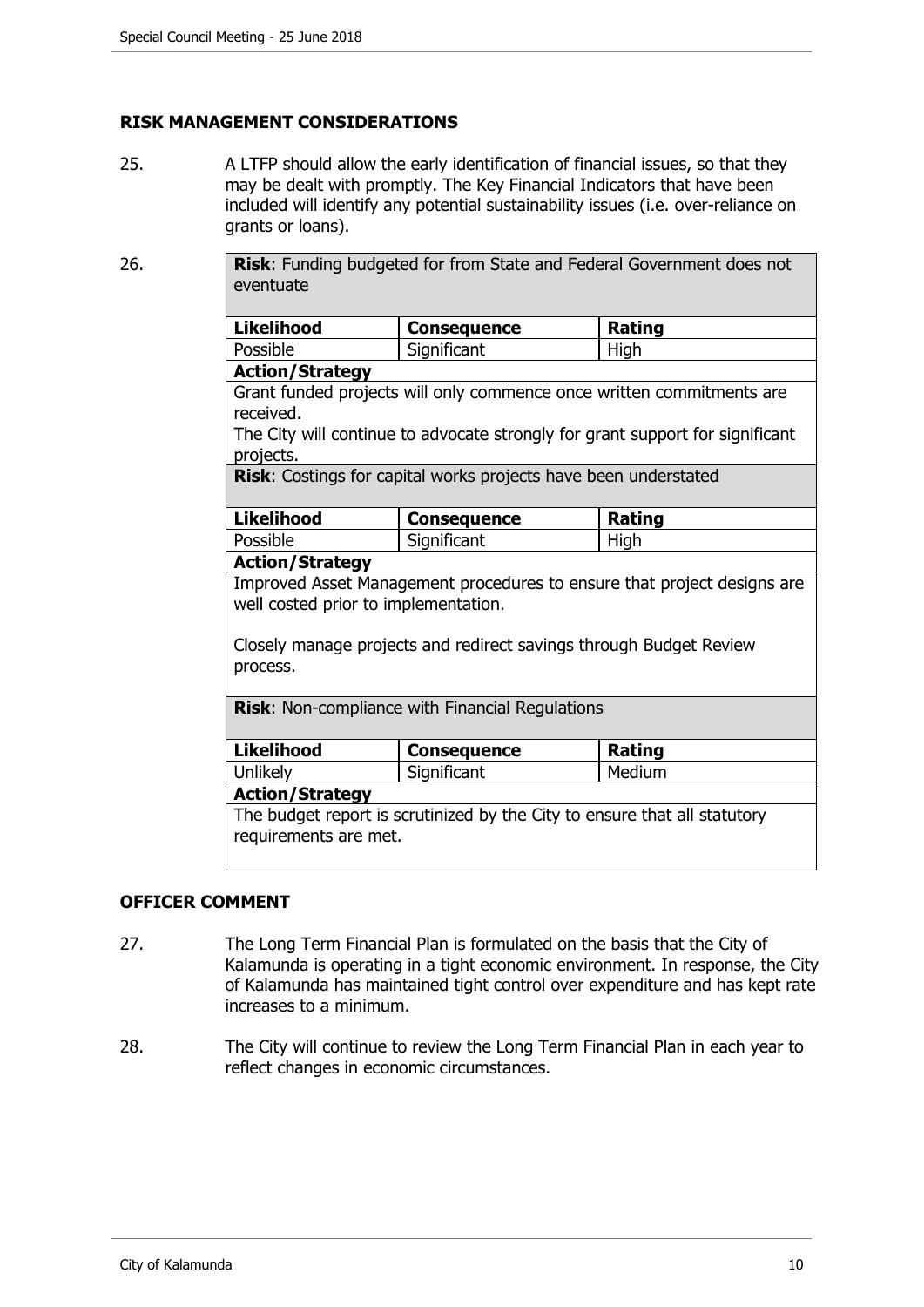# **Voting Requirements: Simple Majority**

#### **RESOLVED SCM 92/2018**

That Council:

- 1. ADOPTS the amended Kalamunda Accountable: Long Term Financial Plan to 2028 (Attachment 1).
- Moved: **Cr Geoff Stallard**
- Seconded: **Cr Dylan O'Connor**
- Vote: **CARRIED UNANIMOUSLY (10/0)**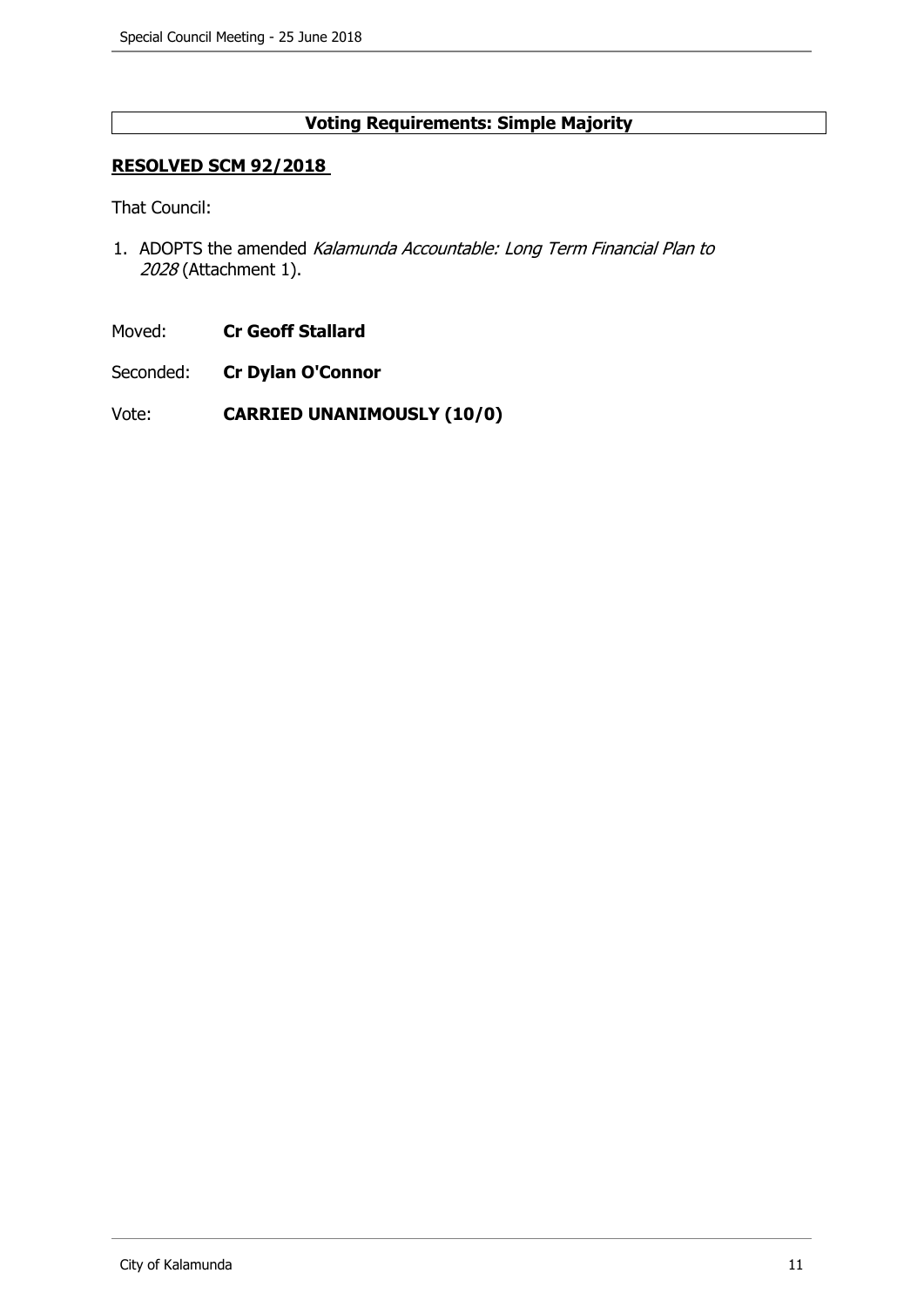# <span id="page-11-0"></span>**8.1.2. Adoption of Budget 2018/2019**

A Deputation was received from Mr Ron Davey on behalf of the Kalamunda Rate Payers Association Inc on this Item. Mr Davey spoke against a number of parts of the recommendation.

#### **Declaration of financial / conflict of interests to be recorded prior to dealing with each item.**

|     | <b>Corporate Services</b>                                                    |
|-----|------------------------------------------------------------------------------|
|     | Finance & Risk                                                               |
| N/A |                                                                              |
| N/A |                                                                              |
| 1.  | Budget 2018/2019 [8.1.2.1]                                                   |
|     | Schedule of Fees and Charges - Statutory and                                 |
|     | Regulatory Charges 2018-2019 [8.1.2.2]                                       |
| 3.  | Schedule of Fees and Charges - Community Facilities -<br>2018-2019 [8.1.2.3] |
|     | 2.                                                                           |

#### **EXECUTIVE SUMMARY**

- 1. The purpose of this report is to adopt the Municipal Fund Budget for the year ended 30 June 2019, representing the Financial Year 2018/2019, together with supporting schedules including striking of the Municipal Fund Rates, adoption of fees and charges and other consequential items arising from the budget papers (Attachments 1 and 2).
- 2. Section 6.2 of the Local Government Act 1995 requires a local government to adopt its budget prior to 31 August each year.
- 3. Early adoption of the budget will enable the City to commence its extensive Capital works programme. It also ensures that the City maintains positive cash flows which is crucial for sustainable operations of the City.
- 4. It is recommended Council adopts the Municipal Budget together with supporting schedules for the 2018/2019 Financial Year.

#### **BACKGROUND**

5. The draft Budget has been compiled based on the principles and assumptions contained in Kalamunda Accountable: Long Term Financial Plan (LTFP) to 2028.

These principles and assumptions include:

- a) Balanced Operating Budget with Reserve Funds being set aside annually.
- b) Operating and Capital expenditure funded by rates, grants, reserve funds and loan borrowings.
- c) The net profit or proceeds from land sales are transferred to reserve funds.
- d) Freehold land for future sale and development accounted for and disclosed separately and shall include all costs of land development.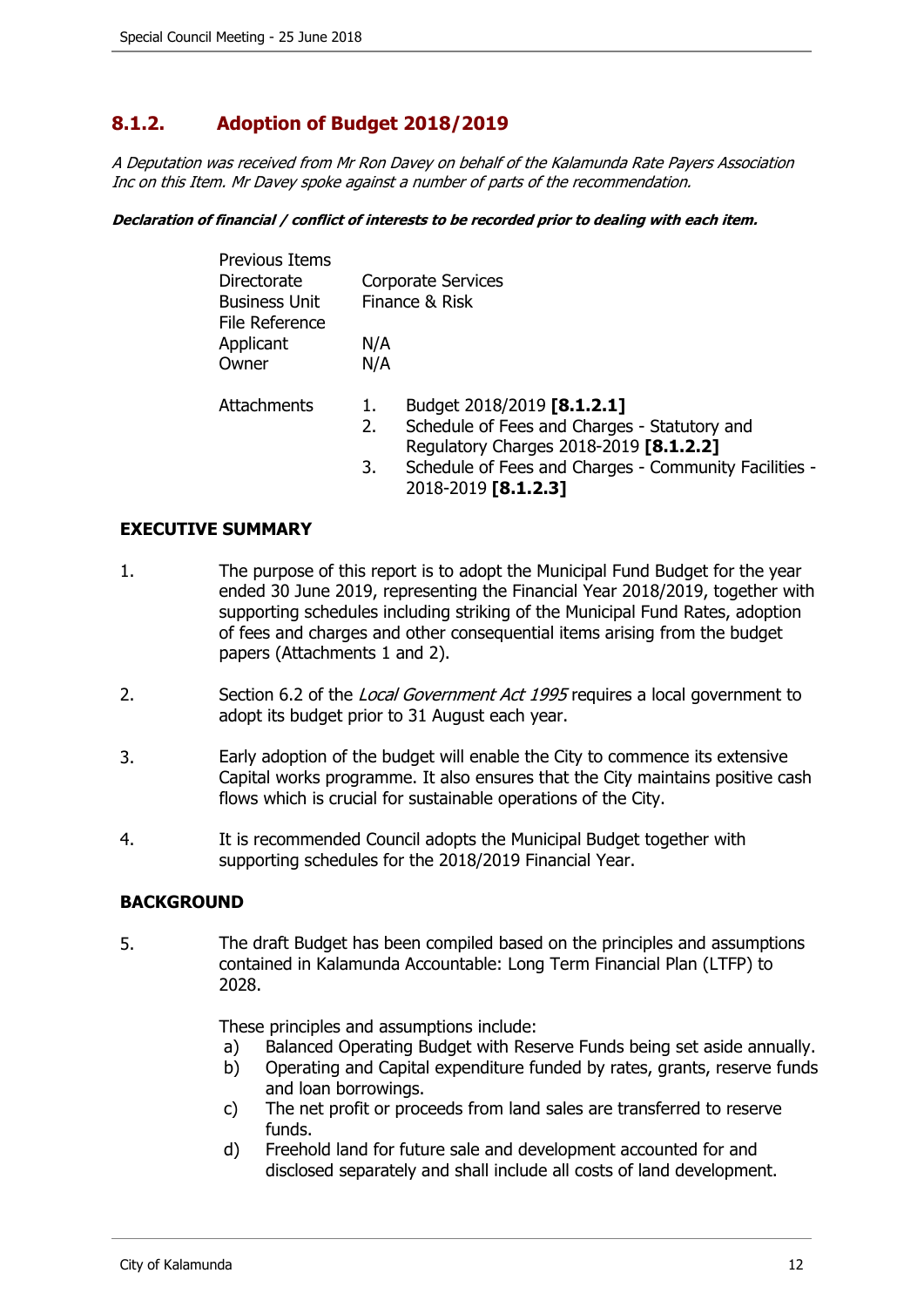- e) Reserves used primarily to fund future capital expenditure or specifically for the purpose for which it was created.
- f) Operating costs are set either by zero based budgeting principles or taking into consideration the standard ABS Perth CPI and the Local Government cost index.
- g) Domestic Rubbish Charges set at cost recovery plus overheads and contributions to reserves.
- h) Interest on Investment calculated at 2.5%.
- i) Operating Grants based on prior period experiences and available information from funding agencies.
- j) Fees and Charges based upon statutory requirements or cost recovery indexed by standard Australian Bureau of Statistics for Perth CPI.
- k) Insurance calculated based on quotation received from the City's insurers.
- l) Salaries and Wages increases set in accordance with Enterprise Bargaining Agreements or contract market rates and adjusted for potential vacancies.
- m) Workforce growth has been restricted to minimise creation of new positions apart from changes internally for minor re-alignments dependant on resource requirements or where the contract position is funded as part of a grant or external contribution.
- n) Future population growth projections for calculating interim rates and planning approval revenues is based on 1-2% projected annual growth rate as detailed in the Kalamunda Accountable: Long Term Financial Plan to 2028.
- 6. The proposed differential rate basis within the Budget was presented to Council at its Budget workshops held on 8, 15, 21 and 29 May 2018.
- 7. Council at its meeting on 29 May 2018 resolved to advertise the proposed differential rates in line with the level of rate increase to be at 2.2% for the General Residential categories, 5% for the Vacant category and 2.2% for the Commercial/Industrial category. The respective rates in the dollar for the individual categories were advertised by public notice for 2018/2019. Growth in the rates base is predicted to be 0.97%.
- 8. In accordance with section 6.36 of the Local Government Act 1995 the City advertised its intention to raise differential rates stating the purpose for each rate. This notice was advertised in local newspapers for 21 days from 2 June 2018. Three comments to the rate rise have been received and responded to accordingly. Section 6.36(4) of the Local Government Act (1995) provides that a rate different to that advertised, may be adopted.
- 9. The 2018/2019 draft Budget has been prepared in accordance with the presentations made to Councillors at a series of Budget Workshops.
- 10. The City's 2018/2019 draft budget has forecasted to receive \$2.4 million as operating grants and contributions and \$5.7 million under Capital grants and contributions.
	- a) Under operating grants and contributions, general purpose financial assistance grants amounting to \$0.6 million and Roads assistance grants amounting to \$0.5million is expected to be received.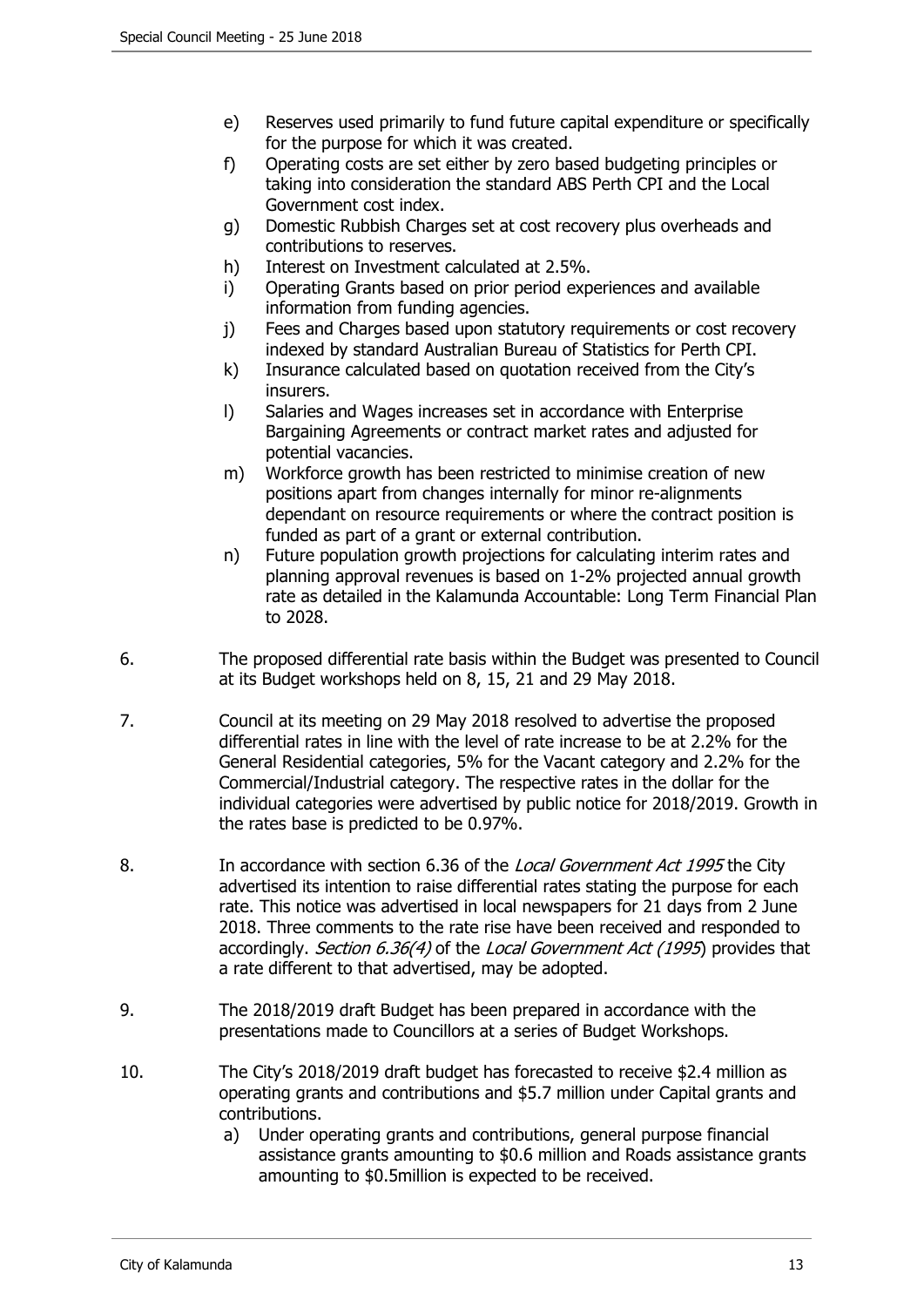- b) \$3.6 million is anticipated from State Government and the National Black Spot Program for 2018/2019 for roads new and renewal program.
- 11. Interest earnings will be slightly higher than the previous year's estimate due to:
	- a) Incremental improvement in interest offerings from deposits with Approved Deposit taking Institutions (ADI's) as international borrowings become more expensive. The cash rate by the Reserve Bank of Australia (RBA) is forecast to remain at the low of 1.50% from the previous year due to significant pressures in the national economy and world risks with tariff wars between the United States and Europe and Asia; and
	- b) A recovering Western Australian economy which may result in additional ratepayers entering into installment payment or "smarter way to pay" arrangements as opposed to making full payment, reducing opportunities for front loaded investments.
- 12. The Budget includes a slight increase in utility charges as energy efficiency measures undertaken in the last two years are absorbed by increasing state government charges which are 3.2% for street lighting and 7% on general tariffs.

Efficiency measures undertaken in the last two years are:

- a) Implementation of the Solar PV panels on three contestable sites to cover base load energy consumption,
- b) Rollout of conversion of conventional lighting systems with LED systems;
- c) Review of non-contestable sites tariff structures to use; and
- d) Replacement of in-efficient air-conditioners or introduction of innovative cooling systems at the Ray Owen stadium.

In addition to the above, the City's contestable sites contracts are coming up for renewal in the later part of the year and early indications are the City will not be able to obtain the current favourable rates.

- 13. Interest costs are slightly lower than the previous year even though there is an increase in the loan portfolio to fund heavy plant equipment replacement and planning expenditure for Forrestfield North and Wattle Grove South. The reason for this is due to two factors:
	- a) That the new loan borrowings are factored in to be drawn in the later part of the year once the City's cash flows start depleting; and
	- b) Loans 207, 208 and 225 expired in 2017/18 and 215 will expire in October 2018.
- 14. The 2018/2019 estimated operating result stands at a closing surplus position of \$2,829,090 compared to the 2017/2018 Budget cash surplus of \$3,142,249. The maintenance of a budget operating surplus has been achieved through the leadership taken by the Council in maintaining strong control over growth in operating expenditure and growing revenue streams.
- 15. Notwithstanding the forecasted surplus it is still necessary, in the interim, that operating costs be funded from rate income. Accordingly, Council have proposed a rate increase as advertised and detailed in paragraph 7 which will yield an average of 2.15% rate increase inclusive of interims of \$350,000. In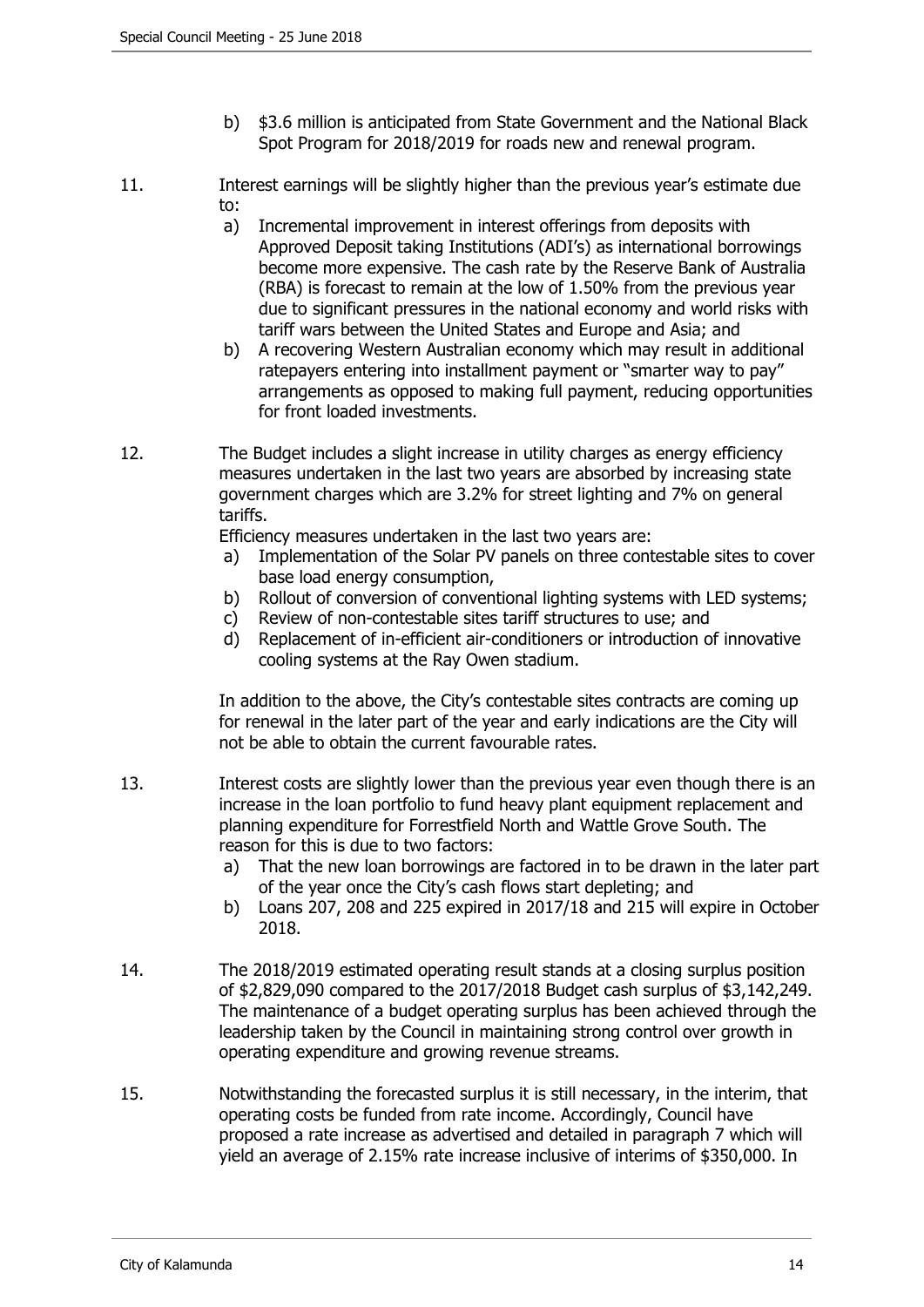stating that, it should be noted that the City's General Residential rate increase is still very competitive as noted by the table below.

16. Proposed Rates 2018/2019 comparison table:

| <b>Name of Council</b> | <b>Proposed Rates increase in</b><br><b>Residential Category</b> |
|------------------------|------------------------------------------------------------------|
| City of Kalamunda      | 2.20%                                                            |
| City of Swan           | 1.80%                                                            |
| City of Mundaring      | 3.10%                                                            |
| City of Rockingham     | 3.60%                                                            |
| City of Wanneroo       | 2.95%                                                            |
| City of Joondalup      | 2.95%                                                            |

The above information was extracted from the West Australian and Local Community Newspapers.

### **DETAILS**

- 17. This Budget has been set in accordance with the City's Ten Year Financial Plan 2018/2028 which forms a component of the Integrated Planning Framework as prescribed by the State Government under legislation introduced in 2013/2014. It is the sixth Budget drawn from the rolling 10-year programme designed to ensure that the City operates in a financially sustainable manner.
- 18. The Rate Setting Statement for the period ending 30 June 2019 shows the City's expenses have increased by 4.9% or \$2,896,291 compared to last year's budget.

| Budget 2018/2019 -   | \$61,617,571 |
|----------------------|--------------|
| Estimate 2017/2018 - | \$58,721,280 |
| Budget 2017/2018 -   | \$56,203,641 |

The main reason for the above increase relates to the Forrestfield Industrial Area project costs of \$1,268,320 made up of operational expenses and land acquisition costs. The expenditure is funded through the developer contribution collected and placed in a specific reserve for this purpose.

Other significant increases are:

- a) \$374,034 in salaries and wages which represents an increase of 1.6% made up of EBA award, step changes and staffing changes. It should be noted that when benchmarked against the other metro councils, the City sat at  $27<sup>th</sup>$  percentile of employee costs per 1000 residents.
- b) \$1.4m related to Material and contracts of which
	- i. \$700K relates to increases in Waste Charges as a result of higher landfill and EMRC levies;
	- ii. \$412K various consultancies in the area of community engagement, facilities and roads infrastructure;
	- iii. \$300K in fire mitigation and reserves maintenance in the Parks and Environment areas due partly to the introduction of new playing fields in Hartfield Park and Woodlupine Brook Living Stream upgrade; and
	- iv. \$338K for IT licences and hardware costs.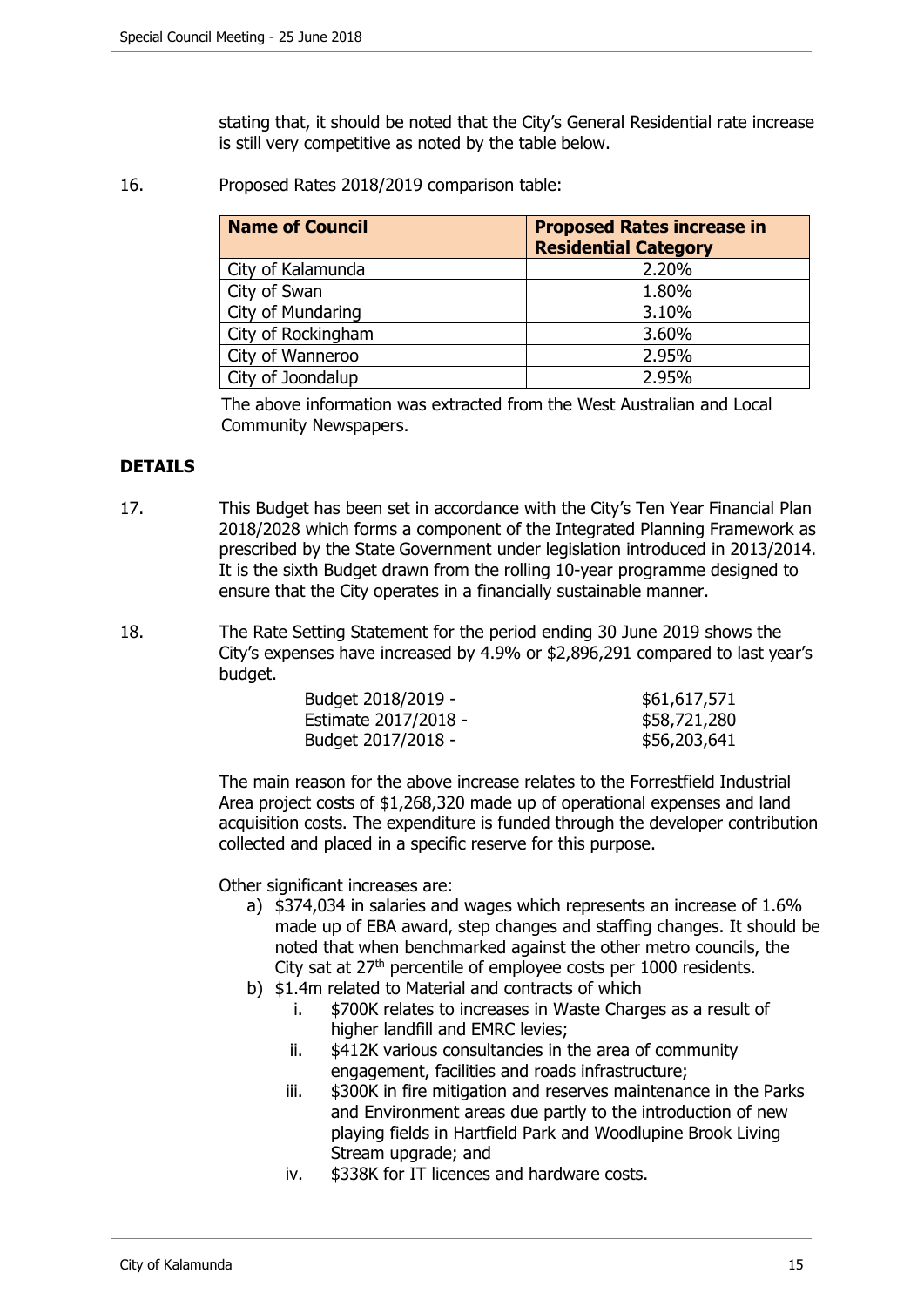- 19. Revenue from rates will generate revenue of \$36.6 million. This represents the City's largest single source of funds and is essential for the City to deliver services, undertake capital works and to maintain the current level of maintenance of community facilities and reserves.
- 20. The rates generated deliver a total yield of 2.15%. It is lower than the rate increases applied mainly as a result of a reduction in Gross Rental Values (GRV's) of some properties. The effect of these reductions means that the 2017/18 rates projections will be lower than budget estimates.
- 21. The threshold for capitalisation of assets has been amended to \$5,000 in line with updated Financial Management Regulations to better reflect the redundancy that occurs in technology, and also the cost of assets in the current market.
- 22. Specific comments on some elements of the draft 2018/2019 Budget are as follows:
	- a) Adoption of Percentage for Reporting Material Variances each financial year, a local government is to adopt a percentage or value, calculated in accordance with Australian Accounting Standards, to be used in statements of financial activity for reporting material variances. The level proposed for 2018/2019 is 10% or \$50,000 whichever is the greater.
	- b) The Budget makes provision for 5 short term loans amounting to a total of \$2.52m made up as follows:
		- i. The first one being for a \$450,000 for a 10-year term deferred from 2017/18 to pay for technical studies required for the Forrestfield North area. In 2016/2017, an initial amount of \$500,000 has been drawn down. The area will be undergoing a significant transformation with higher density housing and retail/commercial zones. These will align with the Gateway project and the Transport Oriented Development in conjunction with the new Forrestfield public train line;
		- ii. The second being \$1,500,000 for a 3-5 year term again deferred from 2017/18 for heavy plant and equipment to replace some ageing operations vehicles. The administration has spent 2017/18 to assess, define and prepare appropriate business cases for the heavy plant required for the City's needs for the next 10 years which will drive the replacement cycle. The loan is intended to be used as a revolving fund to assist in cash flow cycles of the City;
		- iii. The third loan is a new request for \$300,000 for a 5-year term to develop master planning/zoning reviews of Wattle Grove South;
		- iv. The fourth is a new request for \$100,000 for a term of 12 months which is to fund a shortfall in reserve set aside for the Forrestfield Industrial Area Stage 1 – Road 2 construction costs; and
		- v. The fifth loan is a new request for \$170,000 for 3-5 year term to allow the City to provide funding to assist in the studies and works required in relation of the disposal of Heidelberg Park and Cambridge Reserve.
	- c) The Capital Works Program (excluding overheads) has some key projects which are listed below: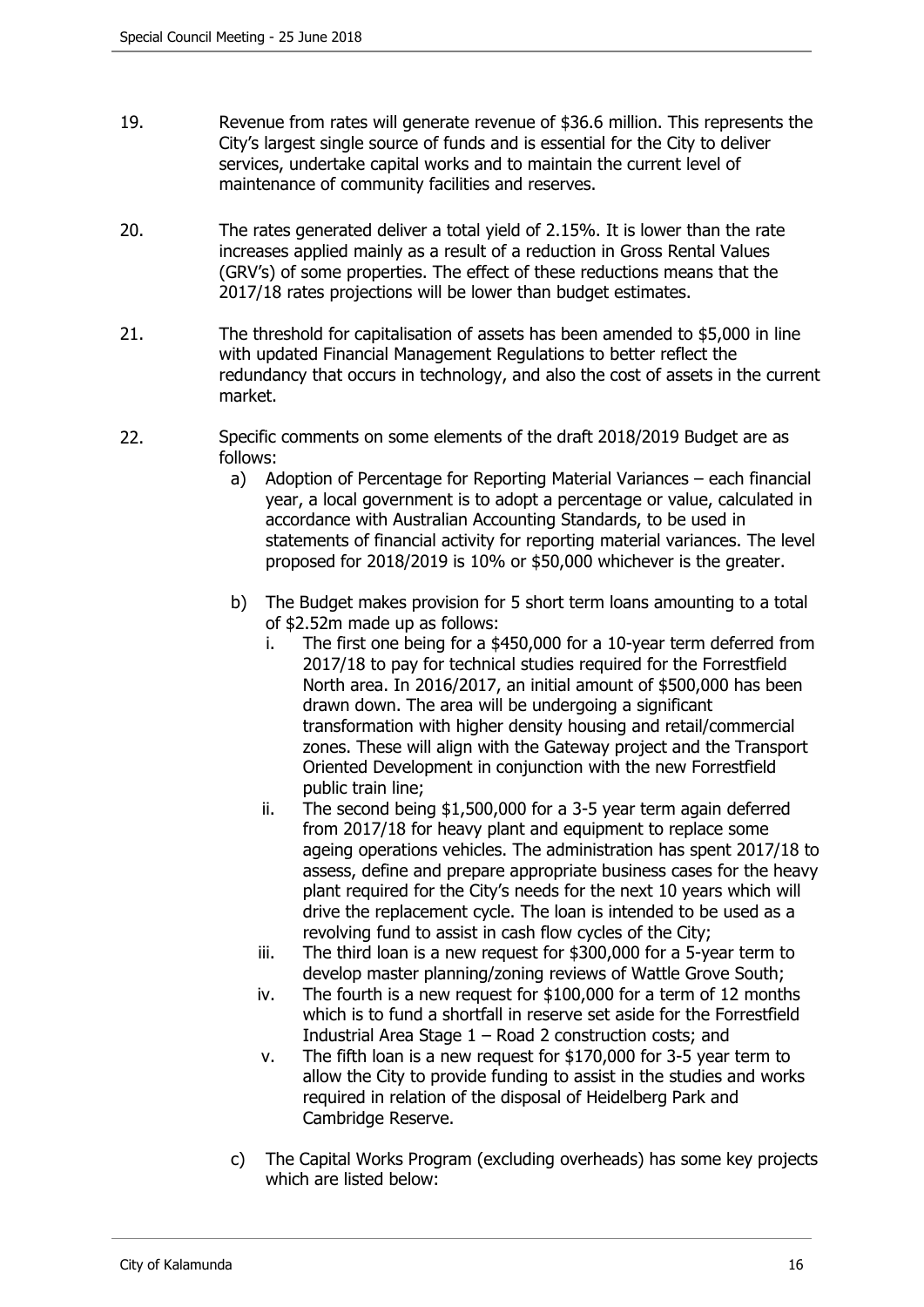- i. Parks projects including:  $$1,815,541$ 
	-
- A. Stirk Park Master Plan
	- B. Trails Loop Implementation staged
	- C. Street Planting Program Wattle Grove
- D. Lenihan Corner Park exercise station and half court basketball
- E. Hartfield Park Stage 2 implementation of managed Acquifier recharge project
- F. Scott Reserve Reticulation Renewal (Oval 2)
- G. Alan Anderson park restoration
- H. Alan Anderson Playground replacement
- I. Water Tank replacements various sites

### ii. Environmental Reserves - \$50,000

A. Woodlupine Brook Restoration – Strelitzia Ave To Dawson Ave

### iii. Buildings projects including:  $$4,219,434$

- A. Kalamunda Community Centre design and documentation
- B. Forrestfield Skate Park toilet block
- C. Hartfield Park refurbish hockey clubrooms
- D. Kalamunda History Village Locomotive restoration
- E. Ray Owen Recreation Reserve Master Plan
- F. Administration Centre solar panels
- G. Kalamunda Library roof replacement
- H. Kalamunda Water Park slide upgrade
- iv. Major road construction projects including: \$8,615,320
	- 1. Canning Rd Pomeroy Rd to Welshpool Rd East
	- 2. Mundaring Weir Rd Widen and seal shoulder
	- 3. Maida Vale/R
	- 4. Roe Highway Off Ramp roundabout
	- 5. Mundaring Weir Rd Bridge
	- 6. Kalamunda Town Centre Streetscape Works Design and documentation
	- 7. Kalamunda Rd/Faye Cr to Gray Rd
	- 8. Patterson Road reconstruct and widen
	- 9. Canning Road reseal –commodity routes
- v. Major drainage Stirk Park Channel and Pond Improvements and installation of gross pollutant trap - \$760,000
	- 1. Major Lighting Kostera Oval Sports Lights \$570,000
- d) Sanitation and Household Refuse Rubbish Rate.

Details of the costs of this service are shown separately in the attached Budget. Both the standard and the pensioner charges have increased by 1.5% and 2.6% to \$539 and \$309 respectively.

These increases are primarily necessitated by the significant increase by the State Government landfill levy on putrescible waste to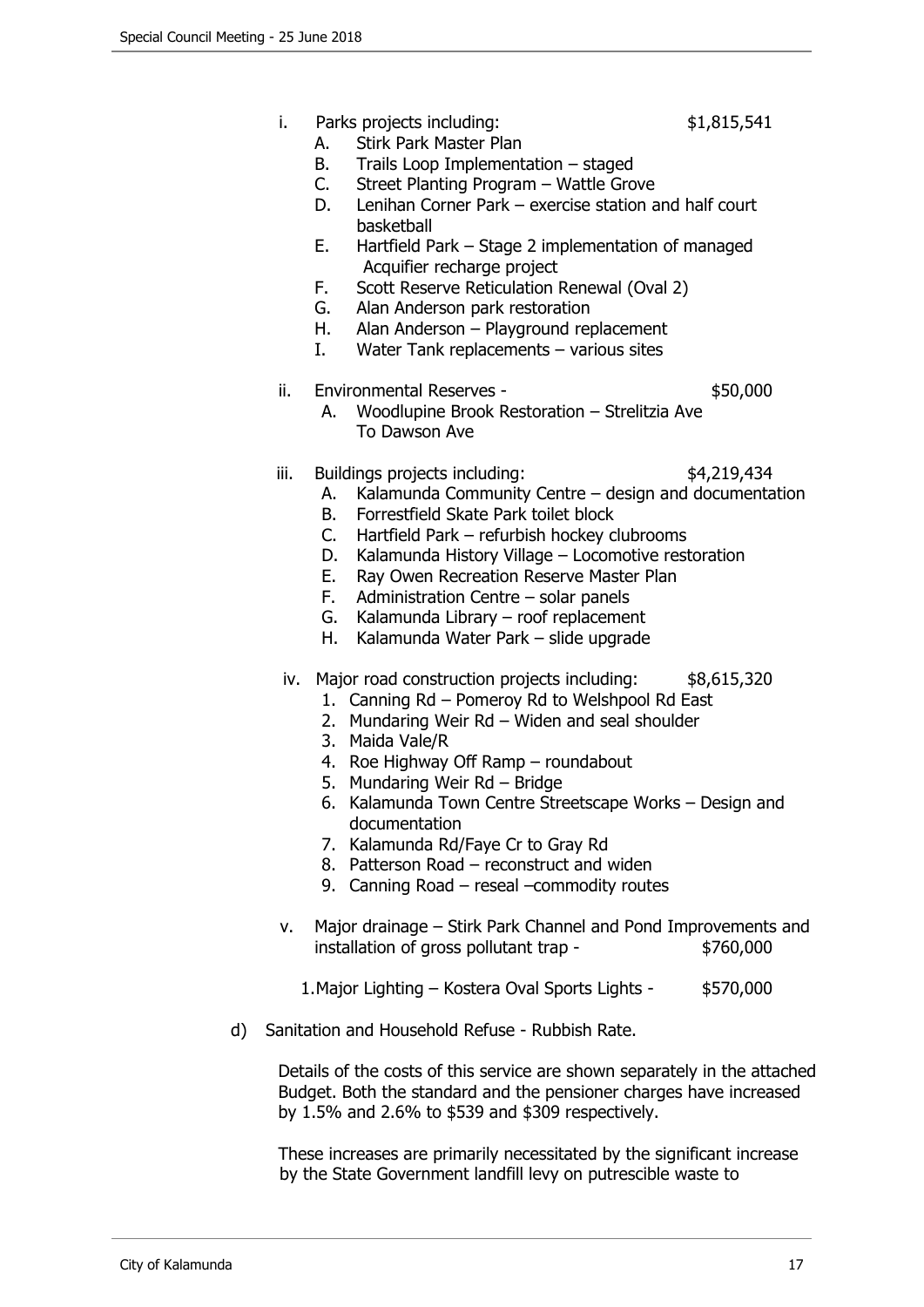\$70/Tonne from \$65/Tonne, inert waste to \$70/Tonne from \$60/Tonne effective from 1 July 2018 and an increase of EMRC gate fees at Redhill Landfill disposal site by \$7.50

The waste service charge pensioner discount which was capped in 2015/16 at \$230 is being retained and is funded through an increase in the waste charge to all non-pensioner properties. This ensures the waste budget is cost neutral and not funded from the rates levied.

As per SCM 12 June 2018, the City will commence an extensive community consultation in early 2018/19 with the residents to determine the future levels of the pensioner waste service charge discount.

It is proposed to reinstate a resident entry pass system for general and clean building waste at the Waste Transfer Station to stabilise the increasing volumes of waste collected. The City will maintain unlimited greens and recycling waste however commercial waste will be charged at EMRC rates as per Red Hill Landfill facility. In addition, the City will create a new permit system to enable local residents to use their signed commercial branded vehicles (less than 3.5 tonne Gross Vehicle Mass (GVM)) only for their domestic waste.

The City is also investing in its:

- i. Waste Transfer Station;
- ii. Educational awareness programmes; and
- iii. Maintaining a wide range of waste collection/disposal and resource recovery services; and
- iv. Improved recycling in the Kalamunda Central Business district, community groups, clubs and reserves.
- e) Reserve fund movements back to Municipal Funds amount to \$10.8 million of which the significant ones are:

| İ. | Building and maintenance projects -                  | \$580,608   |
|----|------------------------------------------------------|-------------|
|    | ii. EDP IT Equipment -                               | \$471,988   |
|    | iii. Long Service Leave -                            | \$519,050   |
|    | iv. Nominated Annual Leave -                         | \$481,870   |
|    | v. Asset Enhancement -                               | \$666,224   |
|    | vi. Forrestfield Industrial Area Scheme Stage 1 -    | \$2,339,801 |
|    | vii. Un-expended Capital Works and Specific Grants - | \$5,175,092 |
|    |                                                      |             |

Estimated Year End Position - 30 June 2018. The estimated unaudited year end (2017/2018) position is a cash surplus of \$3,581,226 against a 30 June 2019 forecasted closing position surplus of \$2,829,000 which shows the City is operating on a sustainable basis.

#### **STATUTORY AND LEGAL CONSIDERATIONS**

23. Section 6.2 of the Local Government Act 1995 requires a local government to adopt its budget prior to 31 August each year.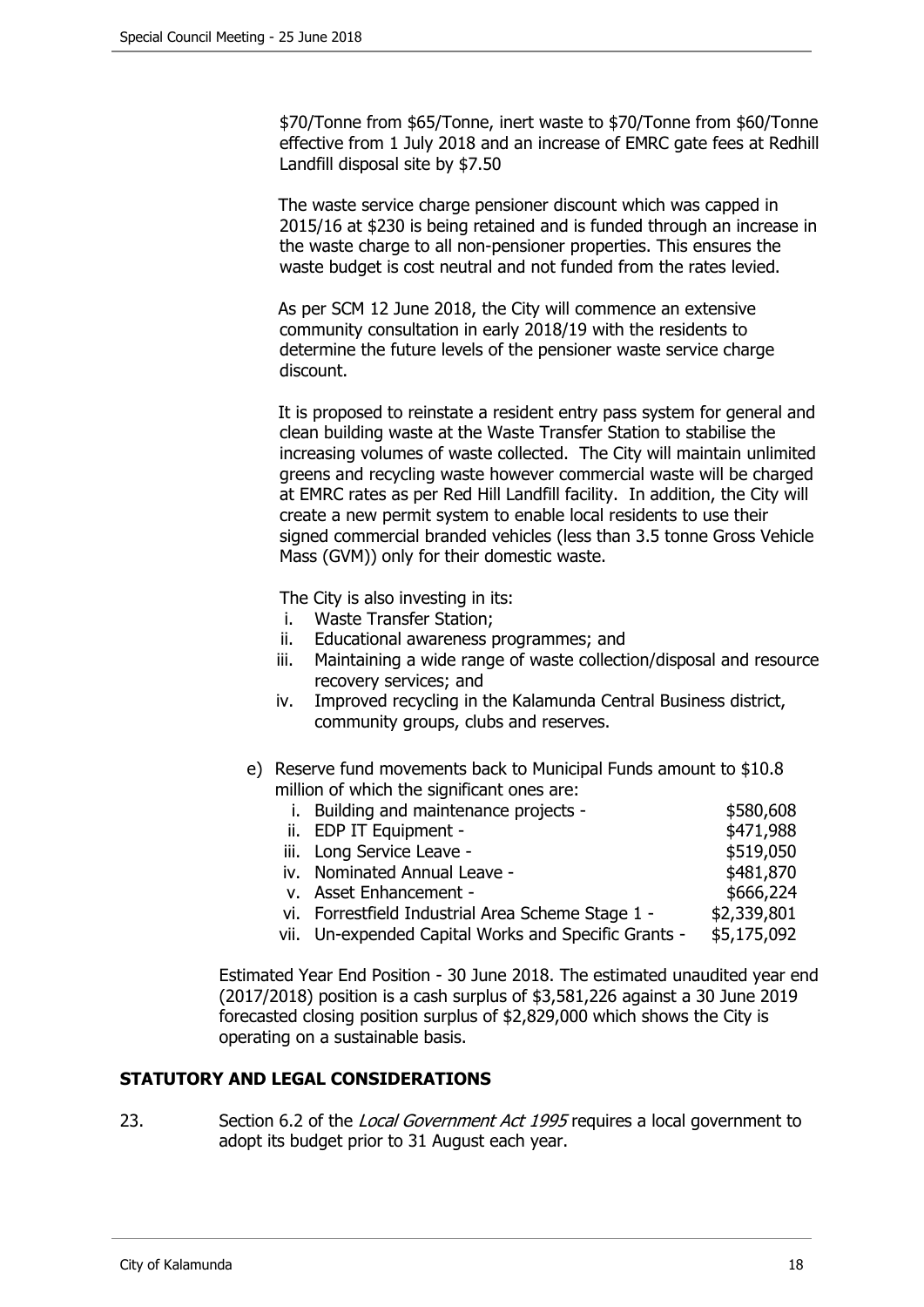24. Divisions 5 and 6 of Part 6 of the *Local Government Act 1995* refers to the setting of budgets and the raising of rates and fees and charges. The 2018/2019 Budget as presented is considered to meet these statutory obligations.

# **POLICY CONSIDERATIONS**

25. The Budget has been developed based on the principles contained in the Kalamunda Accountable: Long Term Financial Plan to 2028.

# **COMMUNITY ENGAGEMENT REQUIREMENTS**

#### **Internal Referrals**

- 26. The City has had extensive meetings with senior management and the executive team commencing in March and throughout May 2018 to closely review budget line items.
- 27. The City held a Strategic Service Review meeting with Councillors in February 2018 which was subsequently followed by a series of Budget workshops on 8, 15, 21 and 29 May discussing all aspects of the budget formulation.

# **External Referrals**

28. The City has met its statutory obligations with respect to community consultation whereby a Notice of Intention to Levy Differential Rates was advertised in the local newspapers from 2 June 2018.

> The Objects and Reasons for raising differential rates have been made available for inspection at the Administration Centre, City Libraries and the City's Website.

- 29. A period of 21 days was provided for public comment concluding on 22 June 2018. At the date of publishing the agenda for the Adoption of the Budget four objections to the rate rise have been received and responded to accordingly.
- 30. Specific financial implications are as outlined in the Details section of this report and in the attached 2018/2019 Budget document.

#### **FINANCIAL CONSIDERATIONS**

31. The budget is formulated on the basis of delivering a sustainable financial position, with a focus on achieving the financial sustainability ratio benchmarks set by the State. In this regard, the estimated Financial Health Indicator scores for the City are projected at 85. A score above 70 is the benchmark for a sustainable council.

> The administration has a heavy focus on restraining growth in operational expenditures and is working hard to introduce a mix of innovations, cost saving measures and new agile technology for efficient and effective management of its operations.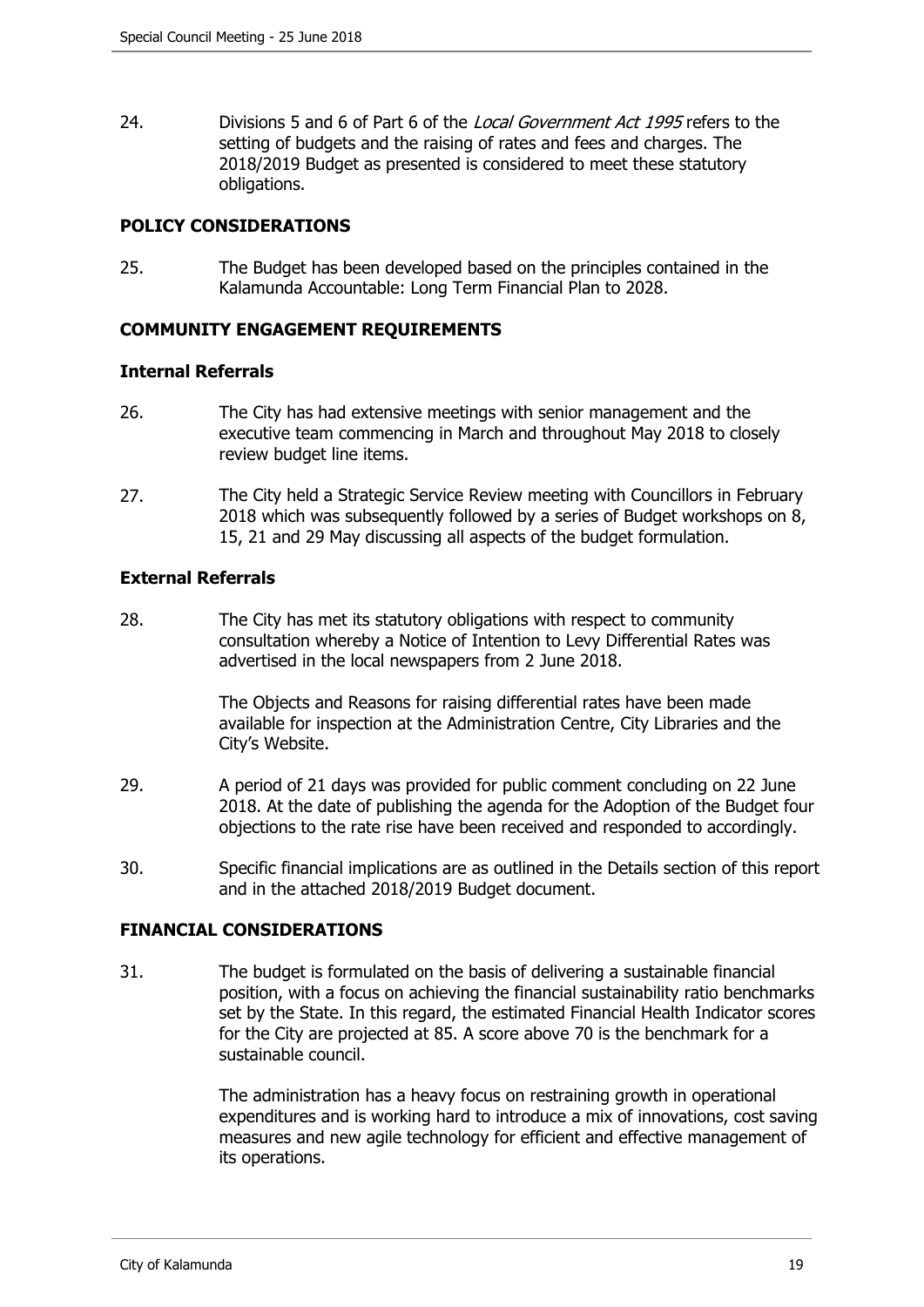# **STRATEGIC COMMUNITY PLAN**

#### **Strategic Planning Alignment**

32. Kalamunda Advancing Strategic Community Plan to 2028

#### **Priority 4: Kalamunda Leads**

**Objective 4.1** - To provide leadership through transparent governance. **Strategy 4.1.1** - Provide good governance. **Strategy 4.1.2** - Build an effective and efficient service-based organisation.

### **SUSTAINABILITY**

### **Social Implications**

33. The Budget has been developed to align with the prioritised needs of community infrastructure and services. Long term plans such as the Strategic Asset Management Plan and the Community Facilities Plan will be the strategic documents that identify and prioritise community infrastructure. Ongoing service reviews will continue to ensure community services are relevant and efficient.

### **Economic Implications**

- 34. The Budget has been developed to align with the economic indicators impacting on the City. The Budget addresses the ongoing development of future industrial land in Forrestfield, as well as land development opportunities throughout the City. The Budget is focused on meeting current service needs as well as providing for the future.
- 35. The Local Planning Strategy will guide development within the City over the next 20 years.

# **Environmental Implications**

36. The Budget has been developed to align with the environmental priorities outlined in the City's Community Strategic Plan. Funding has been allocated for a range of environmental initiatives within the operating program. An Environmental Reserve has been established and additional funds from proceeds of land sales have been set aside to fund a greater level of environmental initiatives.

> The City has committed to spending in excess of \$1m in 2018/19 in various environmental programmes and strategies.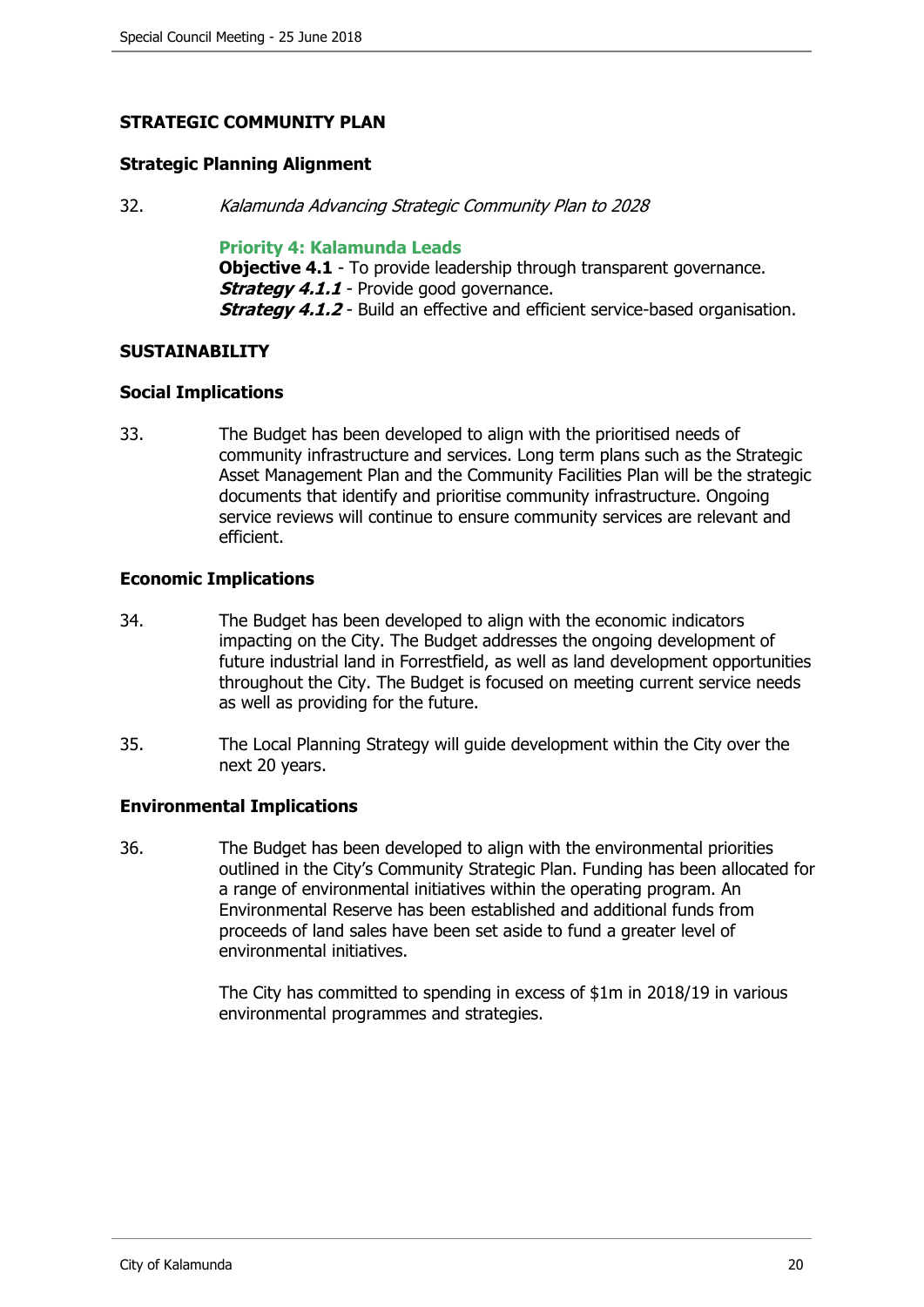# **RISK MANAGEMENT CONSIDERATIONS**

37. **Risk**: Declining economy adversely impacts capacity of Ratepayers to pay rates. **Likelihood Consequence Rating**

> Possible Significant High **Action/Strategy** Monthly management reports are reviewed by the City. Instalment options are in place to assist ratepayers manage their debts to the City. Cash flow forecasting is done regularly to match outgoings and investments

**Risk**: Understatement of capital works program

| Likelihood      | <b>Consequence</b> | <b>Rating</b> |  |
|-----------------|--------------------|---------------|--|
| l Possible      | Significant        | High          |  |
| Action/Strategy |                    |               |  |

Improved Project Management procedures to ensure that project designs are well costed prior to implementation.

**Risk**: Non-compliance with Financial Regulations

| <b>Likelihood</b>                                                       | <b>Consequence</b> | Rating |
|-------------------------------------------------------------------------|--------------------|--------|
| Unlikely                                                                | Significant        | Medium |
| <b>Action/Strategy</b>                                                  |                    |        |
| The budget report is scrutinized by the City's Governance department to |                    |        |

ensure that all statutory requirements are met.

**Risk**: Budget Adoption is delayed

| Likelihood             | <b>Consequence</b>                                                                                                                                                                                                                                                                                                                   | Rating  |
|------------------------|--------------------------------------------------------------------------------------------------------------------------------------------------------------------------------------------------------------------------------------------------------------------------------------------------------------------------------------|---------|
| <b>Unlikely</b>        | Critical                                                                                                                                                                                                                                                                                                                             | Extreme |
| <b>Action/Strategy</b> |                                                                                                                                                                                                                                                                                                                                      |         |
|                        | Emergency spending is approved by Council until budget is adopted.<br>All project and non-discretionary work is dis-continued.<br>Staff affected by the delays in projects are sent on forced annual leave.<br>Bank Overdraft facility is activated to supplement cash flows.<br>Payments to suppliers may need to be re-negotiated. |         |

#### **OFFICER COMMENT**

38. The 2018/2019 Budget continues to reflect the direction taken by the Council to address the issue of the historic under funding of asset maintenance and renewal. It continues the objective of delivering a responsible budget that enables further improvements to the City's financial ratios.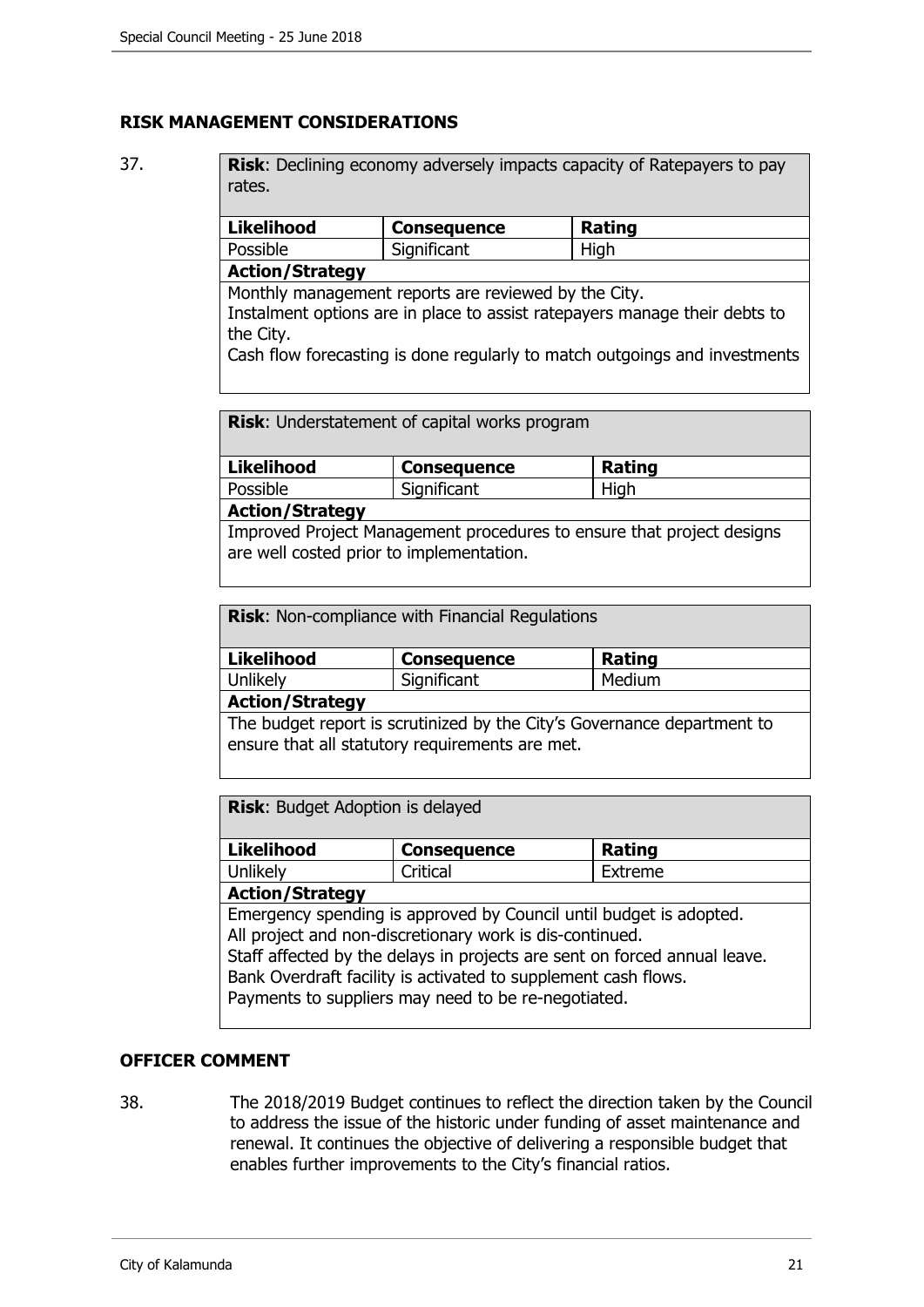A dedicated reserve called the Asset Enhancement Reserve was created in 2015/2016 to allow the City to reduce the infrastructure renewal gap.

- 39. The budget provides for funding of priority capital projects both in the areas of infrastructure assets and community assets. The budget provides a mix between asset new/upgrade and asset renewal.
- 40. The 2018/2019 Budget has been guided by the LTFP that provides a blueprint for effective long term financial planning which is in alignment with the State's Integrated Planning Framework.
- 41. Following three years of significant growth in capital works projects which resulted in a depletion of the City's Reserves in 2011/2012, the City implemented its alternative funding strategy to develop and sell land assets. The City has been able to transfer significant proceeds to the Land and Property Reserve through the course of the past three years. The City is ensuring this work continues and has reflected this in the LTFP. However, for 2018/2019 there are no sales budgeted in light of the saturated housing market allowing for further development of the targeted sites.
- 42. Continued cash flow management will be crucial in 2018/2019 to ensure the City's Reserves are maintained. The City will ensure its operating income growth continues to exceed cash operating expenditure by closely monitoring and managing activities and programs.
- 43. The Councillor fees and allowances for 2018/2019 have been set in accordance with the Salaries and Allowances Tribunal (SAT) determination of 10 April 2018. SAT determined there will be no increase in remuneration, fees expenses or allowances ranges provided to CEO's and elected members in light of the serious economic conditions facing Western Australia.

Cr Stallard sought clarification on the interest charge and the rationale behind the percentage. Manager Finance & Risk Services confirmed under the Local Government Act the maximum interest charge is 11%.

#### **Voting Requirements: Absolute Majority**

# **2018/2019 BUDGET RECOMMENDATIONS**

#### **RESOLVED SCM 93/2018**

#### **Part 1 – Councillor Fees and Allowances for 2018/2019** That Council:

1. Pursuant to Section 5.99 of the Local Government Act 1995 and Regulation 34 of the *Local Government (Administration) Regulations 1996* ADOPTS the following annual fees for the payment of Councillors in lieu of individual meeting attendance fees:-

| City Mayor -  | \$30,841 |
|---------------|----------|
| Councillors - | \$23,000 |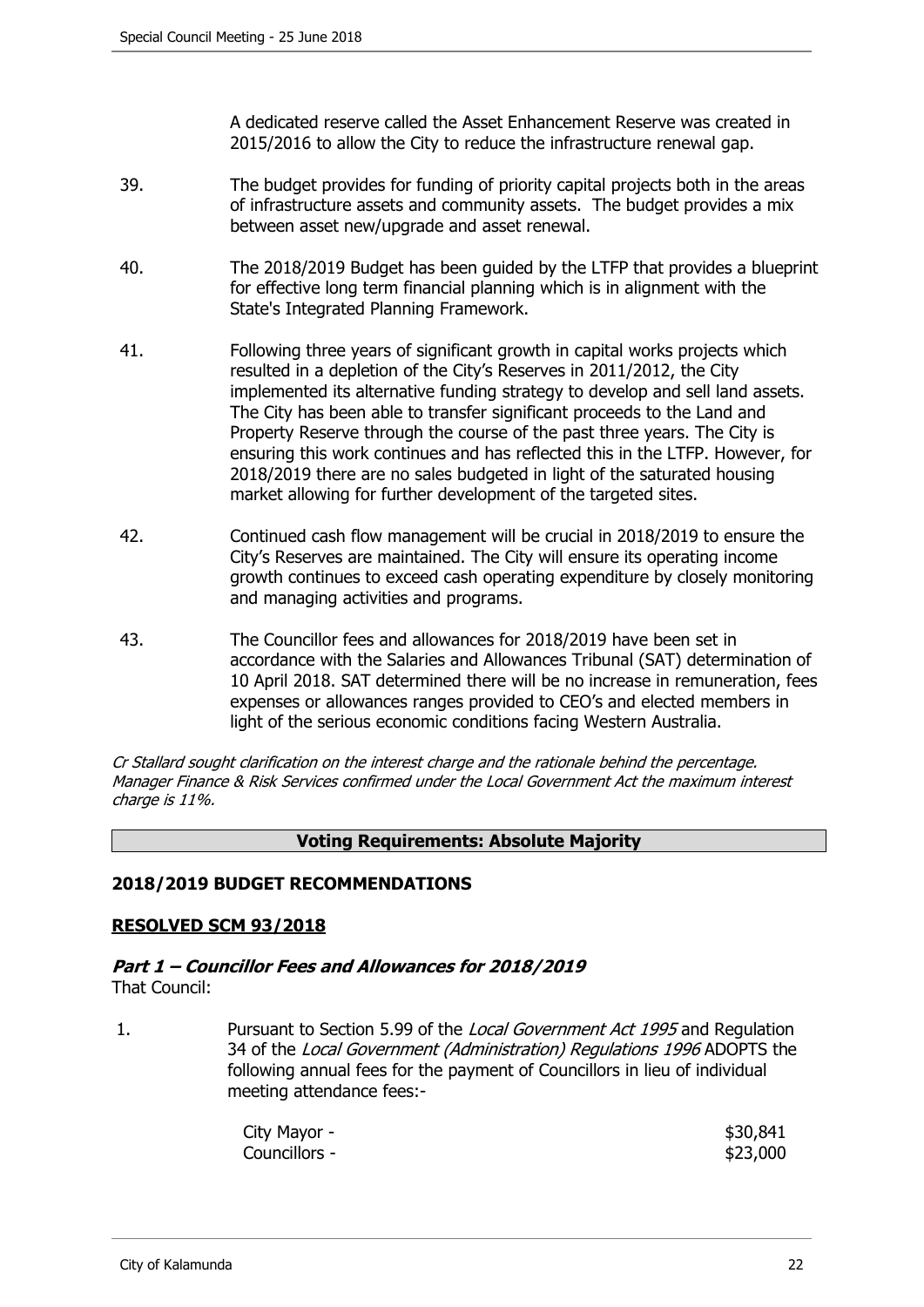2. Pursuant to Section 5.99A (b) of the Local Government Act 1995 and Regulations 34A and 34AA of the Local Government [Administration] Regulations 1996, ADOPTS the following annual allowances:-

| Telecommunications, Communication and Technology |         |
|--------------------------------------------------|---------|
| Allowance -                                      | \$3,500 |
| Travel Allowance -                               | \$50    |

3. Pursuant to Section 5.98 (5) (b) of the Local Government Act 1995 and Regulation 33 of the *Local Government [Administration] Regulations 1996*, ADOPTS the following annual local government allowance to be paid in addition to the annual meeting allowance:-

 $City$  Mayor -  $$62,727$ 

4. Pursuant to Section 5.98 (A) of the Local Government Act 1995 and Regulation 33A of the Local Government [Administration] Regulations 1996, ADOPTS the following annual local government allowance to be paid in addition to the annual meeting allowance:-

Deputy City Mayor -  $$15,682$ 

- Moved: **Cr Dylan O'Connor**
- Seconded: **Cr Margaret Thomas**

# Vote: **CARRIED UNANIMOUSLY / ABSOLUTE MAJORITY (10/0)**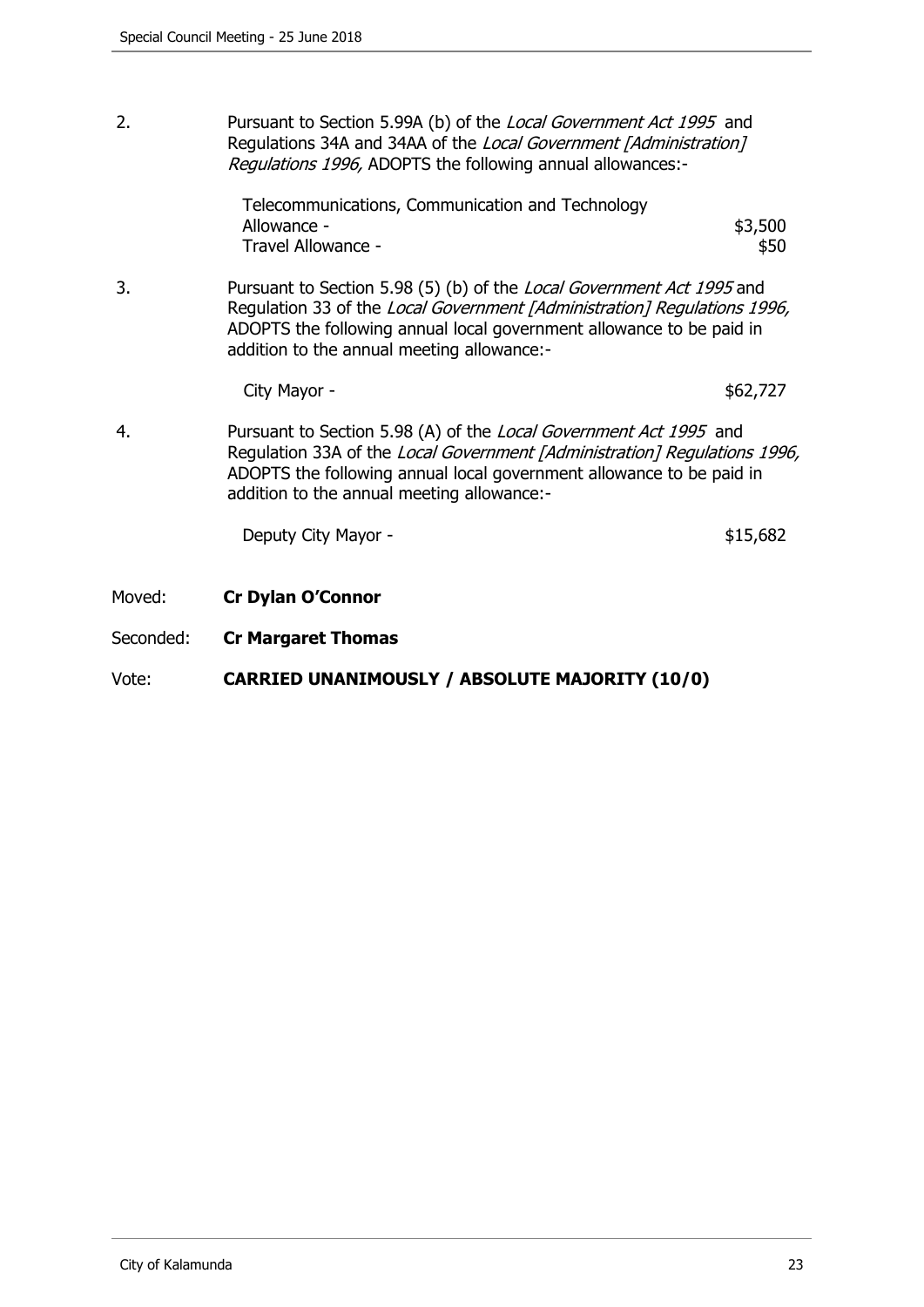# **Voting Requirements: Absolute Majority**

# **2018/2019 BUDGET RECOMMENDATIONS**

### **RESOLVED SCM 94/2018**

#### **Part 2 – Schedule of Fees and Charges for 2018/2019**

That Council:

- 1. ADOPTS pursuant to Section 6.16 of the Local Government Act 1995, the Hall Hire, Community Recreation Facilities Charges and Reserve Hire – Outdoor Activities Charges as per (Attachment 1).
- 2. ADOPTS the fees and charges for Regulatory and Other Services as per (Attachment 1).
- 3. ADOPTS, pursuant to Regulation 53 of the *Building Regulations 2012*, a swimming pool inspection fee of \$44.80.
- 4. IMPOSES, pursuant to Section 6.51 of the Local Government Act 1995 and Regulation 70 of the Local Government (Financial Management) Regulations 1996, an interest charge of 11% on all rates and service charges including the refuse charge, Waste Avoidance and Resource Recovery Levy and swimming pool inspection fee that are not paid by the due date.
- Moved: **Cr Michael Fernie**
- Seconded: **Cr Geoff Stallard**

Vote: **CARRIED UNANIMOUSLY / ABSOLUTE MAJORITY (10/0)**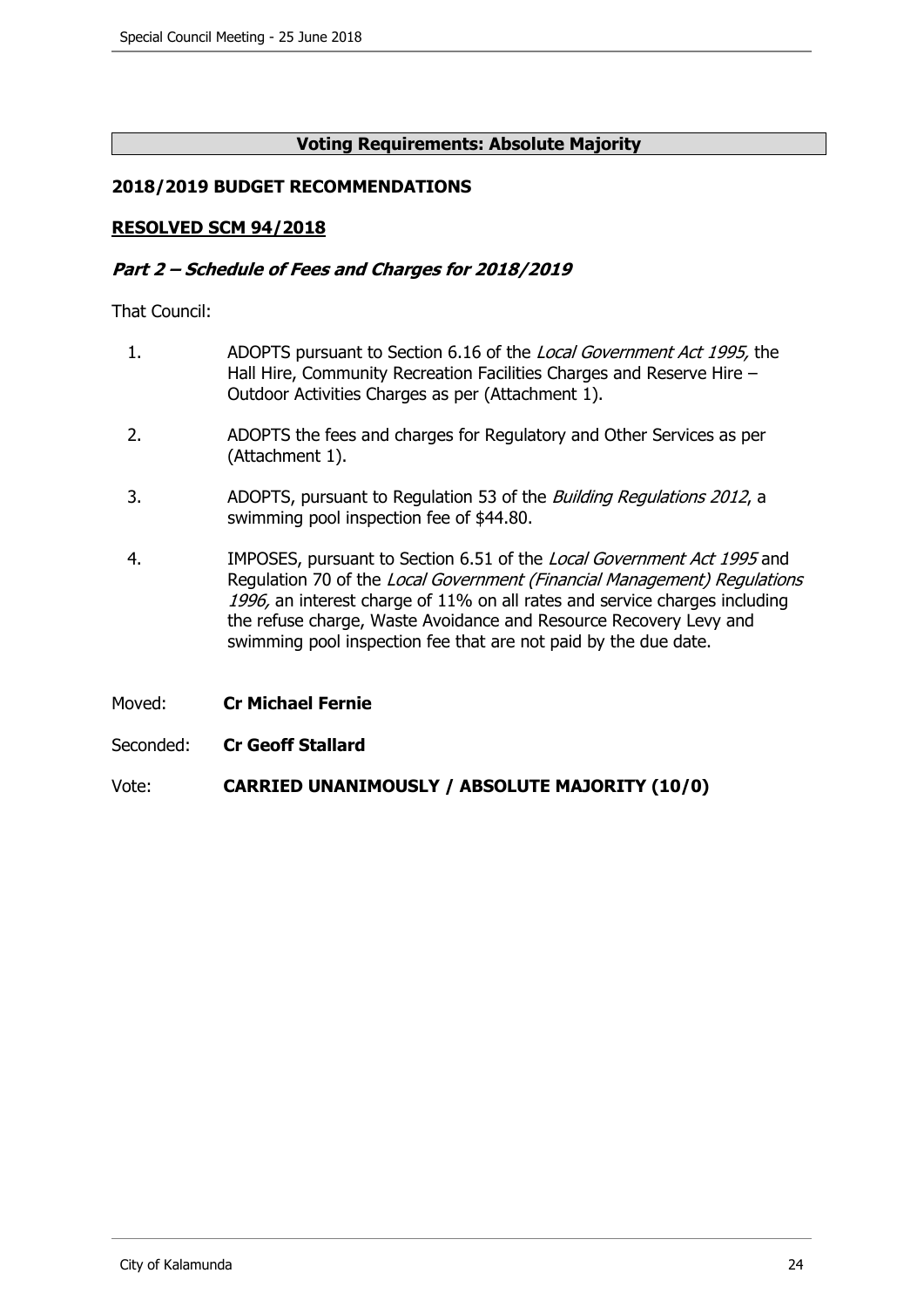#### **Voting Requirements: Absolute Majority**

#### **2018/2019 BUDGET RECOMMENDATIONS**

#### **RESOLVED SCM 95/2018**

#### **Part 3 – Waste and Rubbish Charges for 2018/2019**

That Council:

- 1. ADOPTS, pursuant to Section 67 of the Waste Avoidance and Resources Recovery Act 2007, the following charges for the removal and deposit of domestic and commercial waste:
	- a) Domestic / Commercial Service
		- i. Ordinary domestic collection/disposal service including kerbside recycling service to be set at \$539 and any additional general waste bin at \$680 or recycling bin at \$165;
		- ii. Eligible pensioners  $-$  a concession rate for the domestic collection/disposal service including kerbside recycling service of \$309. Additional services will be as specified above in (a).
		- iii. Residential multi-unit service to be set at \$250.
		- iv. Residential multi-unit eligible pensioners a concession rate for the service of \$215.
		- v. Credit for residential properties who cannot access the skip bin service  $$$ (49).
		- vi. Commercial and Industrial collection and disposal of both general and recyclable waste service of \$995 and additional service for both general and recycling bin at \$1,210.
		- vii. Community and sporting clubs collection and disposal of general waste will be \$1.43 per litre for a 120 litre bin or \$0.29 for a 240 litre recyclable waste bin.
		- viii. Community Event collection and disposal of general waste will be \$188 for a 240 litre general Waste bin, \$104.50 for a 240 litre recycling waste bin and a \$108.50 additional fee for disposal of contaminated recycling waste bin.
			- ix. Additional extra skip bin (general waste) \$105.50
			- x. Additional extra skip Bin (green waste) \$65.00
	- b) Walliston Transfer Station

The deposit of rubbish at Walliston Transfer Station and Collection of specific items will be charged as follows:-

| <b>Description -Resident Non-Commercial charges only</b>     |        |
|--------------------------------------------------------------|--------|
| Collection of Whitegoods or Mattresses (up to 2 items) (non- |        |
| pensioner)                                                   | 33.00  |
| Collection of Whitegoods or Mattresses (up to 2 items)       |        |
| (pensioner)                                                  | 16.50  |
| Standard Car & Motor Cycle Tyre, each (maximum of 5/entry)   | 11.50  |
| Four Wheel Drive Tyre, each (maximum of 5/entry)             | 20.70  |
| Truck Tyres, each (maximum of 2/entry)                       | 31.30  |
| Compost Bin (including delivery)                             | 54.00  |
| Worm Farm (including Delivery)                               | 149.50 |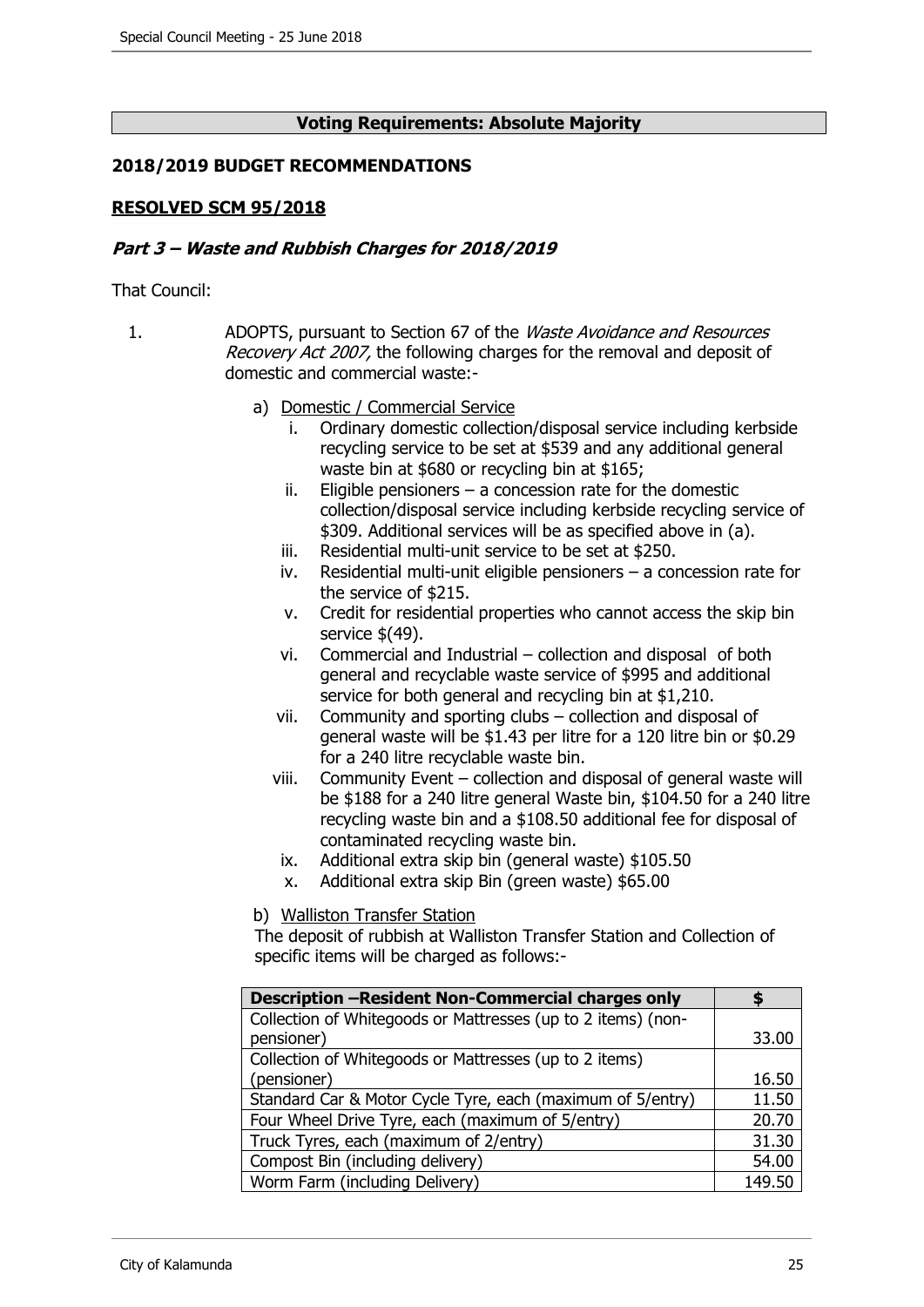| Additional Resident Entry $- (1)$                                                                                                                                                                                                                                                                                                      | 50.00  |
|----------------------------------------------------------------------------------------------------------------------------------------------------------------------------------------------------------------------------------------------------------------------------------------------------------------------------------------|--------|
| <b>Description -Resident Commercial charges only</b>                                                                                                                                                                                                                                                                                   | \$     |
| Clean Greenwaste per tonne (minimum charge $0.5t = $21.50$ )                                                                                                                                                                                                                                                                           | 44.00  |
| Mattress disposal fee (residents) (max 5/entry)                                                                                                                                                                                                                                                                                        | 21.00  |
| Standard Car & Motor Cycle Tyre, each (maximum of 5/entry)                                                                                                                                                                                                                                                                             |        |
|                                                                                                                                                                                                                                                                                                                                        | 12.85  |
| Four Wheel Drive Tyre, each (maximum of 5/entry)                                                                                                                                                                                                                                                                                       | 25.00  |
| Truck Tyres, each (maximum of 2/entry)                                                                                                                                                                                                                                                                                                 | 37.20  |
| The City charges commercial fees for any of the following<br>situations:<br>Commercial / trade waste<br>1.<br>2. Your Vehicle or trailer is commercially signed or badged<br>(unless you have a valid permit)<br>3. Your waste is from a work site<br>4. You are transporting waste for a fee or reward<br>The charges that apply are: |        |
| Cars/Station Wagons                                                                                                                                                                                                                                                                                                                    | 35.00  |
| Small Vans/Utes                                                                                                                                                                                                                                                                                                                        | 59.00  |
| Trailers (6x4)                                                                                                                                                                                                                                                                                                                         | 60.00  |
| Trailers (7x5) with high sides                                                                                                                                                                                                                                                                                                         | 76.00  |
| Small Trucks up to 3.5 tonnes Gross Vehicle Mass (GVM)                                                                                                                                                                                                                                                                                 | 178.50 |

# c) Waste Avoidance and Resources Recovery Levy Adopt a levy of \$0.0004180 against the Property's GRV valuation as provided by Landgate, with a minimum charge of \$20 on all properties.

Moved: **Cr Dylan O'Connor**

Seconded: **Cr Margaret Thomas**

# Vote: **CARRIED UNANIMOUSLY / ABSOLUTE MAJORITY (10/0)**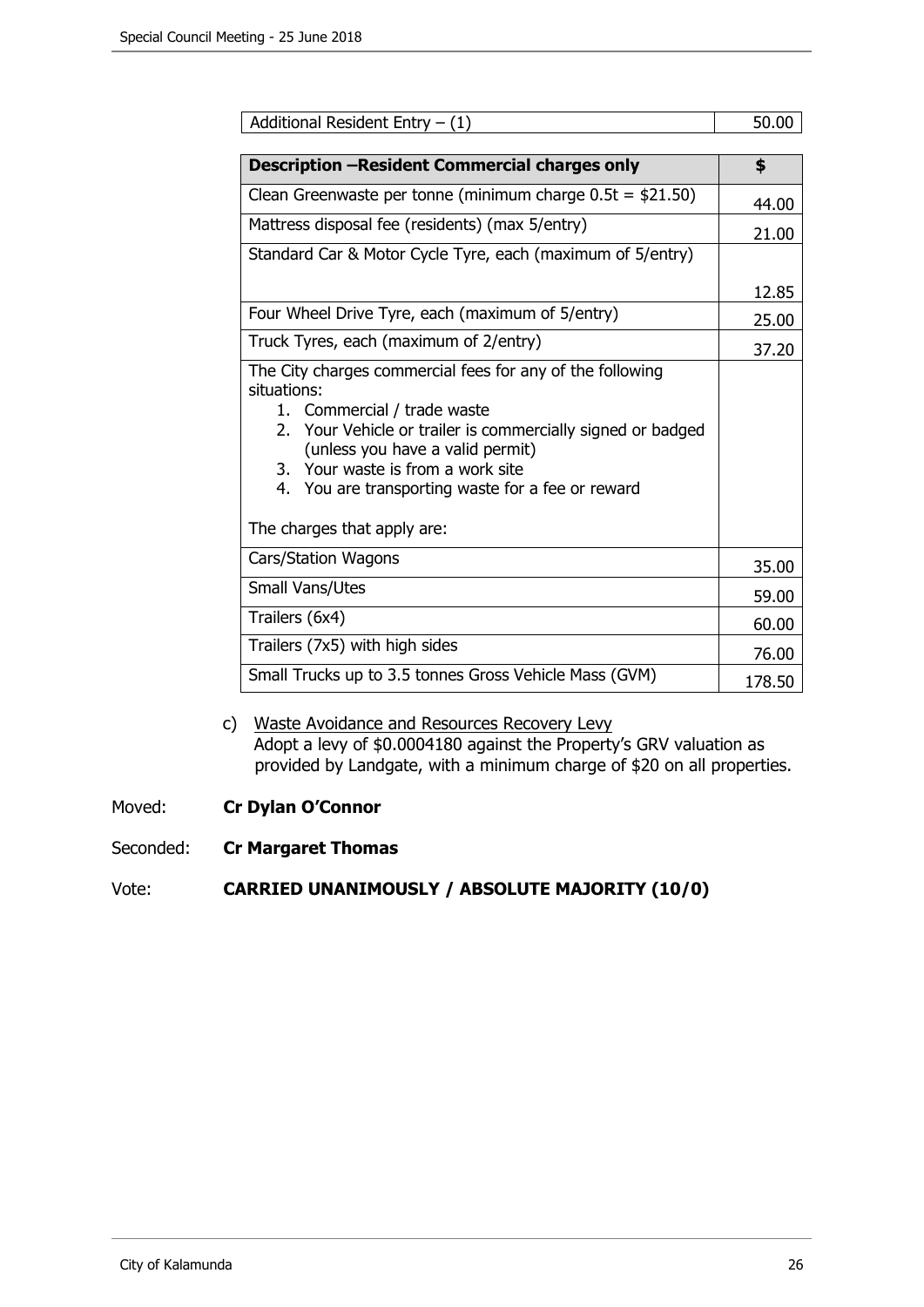#### **Voting Requirements: Absolute Majority**

#### **2018/2019 BUDGET RECOMMENDATIONS**

#### **RESOLVED OCM 105/2018**

#### **PART 3A – Municipal Fund Budget For 2018/2019**

That Council:

- 1. Pursuant to the provisions of Section 6.2 of the Local Government Act 1995 and the Part 3 Local Government [Financial Management] Regulations 1996, adopt the Municipal Fund Budget as contained in (Attachment 1), Statutory Statements and Notes (including supplementary information) for the year ending 30 June 2019.
- Moved: **Cr Dylan O'Connor**
- Seconded: **Cr Margaret Thomas**

| Vote: | For                                   | <b>Against</b>                            |
|-------|---------------------------------------|-------------------------------------------|
|       | Cr Michael Fernie<br>Cr John Giardina | Cr Tracy Destree                          |
|       | Cr Geoff Stallard                     | <b>CARRIED / ABSOLUTE MAJORITY (11/1)</b> |
|       | Cr Lesley Boyd                        |                                           |
|       | Cr Allan Morton                       |                                           |
|       | Cr David Almond                       |                                           |
|       | Cr Sara Lohmeyer                      |                                           |
|       | Cr Dylan O'Connor                     |                                           |
|       | Cr Cameron Blair                      |                                           |
|       | Cr Margaret Thomas                    |                                           |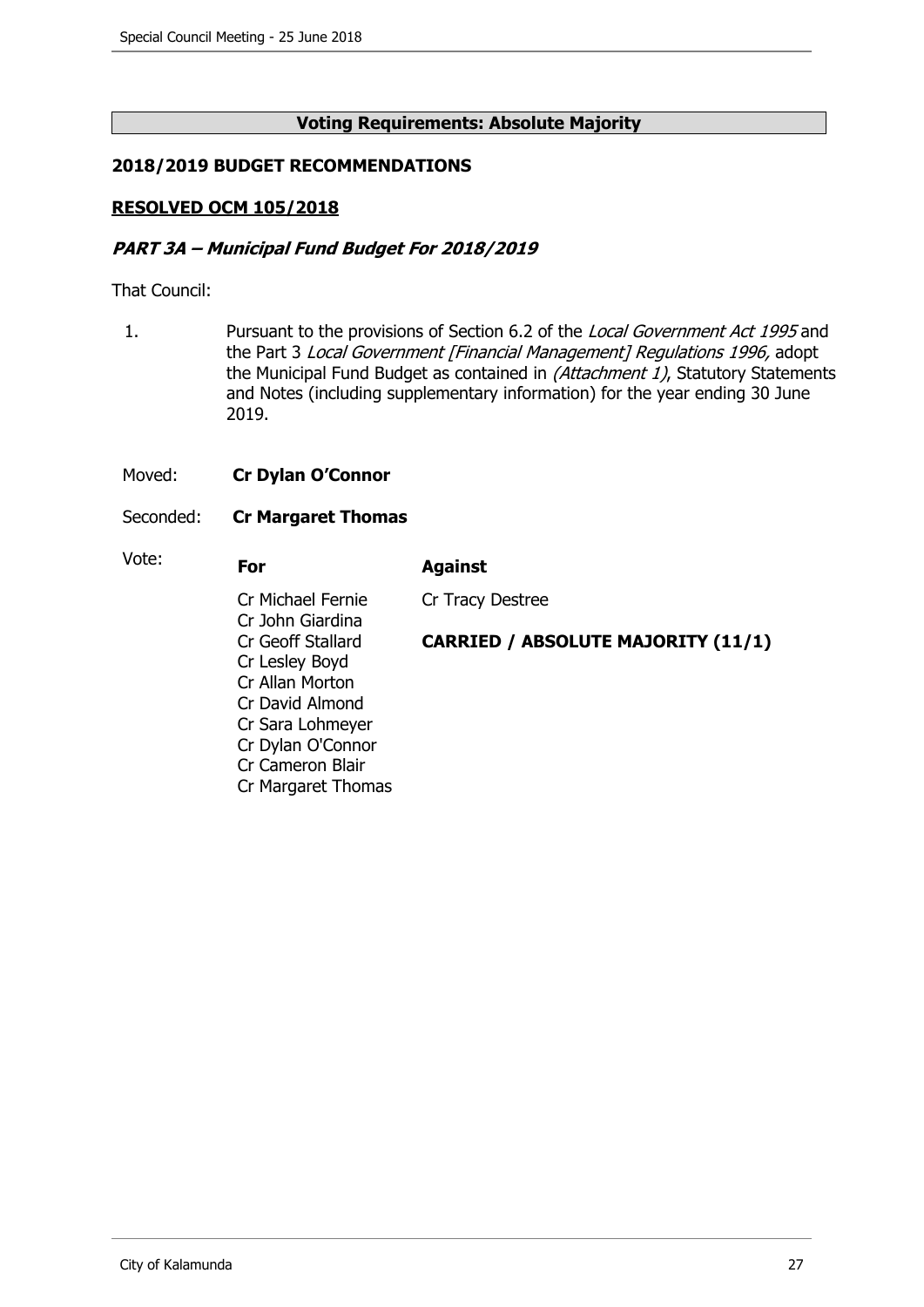Cr Destree left Chambers at 7.07pm and was not present for the vote on Part 4, Item 8.1.2.

Cr O'Connor foreshadowed an alternative resolution to the Officers Recommendation as published and circulated.

#### **Voting Requirements: Absolute Majority**

#### **2018/2019 BUDGET RECOMMENDATIONS**

#### **RESOLVED SCM 96/2018**

#### **Part 4 – General and Minimum Rates, Instalment Payment Arrangements and Incentives for Early Payments for 2018/2019**

That Council:

| 1. | IMPOSES, pursuant to Sections 6.32, 6.33, 6.34 and 6.35 of the Local<br>Government Act 1995 the following differential general and minimum rates<br>on Gross Rental and Unimproved Values adopted for the purpose of yielding<br>the deficiency disclosed by the Municipal Fund Budget at Item 15. |                                                                                                                                                                                                                 |                                                                                                                                                    |  |  |
|----|----------------------------------------------------------------------------------------------------------------------------------------------------------------------------------------------------------------------------------------------------------------------------------------------------|-----------------------------------------------------------------------------------------------------------------------------------------------------------------------------------------------------------------|----------------------------------------------------------------------------------------------------------------------------------------------------|--|--|
|    | a) General Rates<br>i.<br>ii.<br>iii.<br>iv.<br>V.                                                                                                                                                                                                                                                 | General - Gross Rental Values(GRV)<br>Industrial/Commercial - GRV<br>Vacant Land - GRV<br>General - Unimproved Values (UV)<br>Commercial - UV                                                                   | 5.9310 cents in the dollar<br>6.6880 cents in the dollar<br>8.3930 cents in the dollar<br>0.3390 cents in the dollar<br>0.4000 cents in the dollar |  |  |
|    | b)<br>Minimum Rates<br>i.<br>ii.<br>iii.<br>iv.<br>v.                                                                                                                                                                                                                                              | General - Gross Rental Values(GRV)<br>Industrial/Commercial – GRV<br>Vacant Land - GRV<br>General - Unimproved Values (UV)<br>Commercial - UV                                                                   | \$884<br>\$1104<br>\$767<br>\$884<br>\$1104                                                                                                        |  |  |
|    | <b>Instalment Arrangements</b><br>C)<br>i. Pursuant to Section 6.45 of the Local Government Act 1995 and<br>Regulation 64(2) of the Local Government (Financial Management)<br>Regulations 1996, nominate the following due dates for the<br>payment of rates in full and by instalments:-         |                                                                                                                                                                                                                 |                                                                                                                                                    |  |  |
|    | А.<br>В.<br>C.                                                                                                                                                                                                                                                                                     | Full payment<br>Two Payment Option<br>First Payment<br>i.<br>Second Payment<br>н.<br>Four Payment Option<br>First Payment<br>i.<br>ii.<br>Second Payment<br>iii. Third Payment<br>Fourth (Final) Payment<br>iv. | 17 August 2018<br>17 August 2018<br>17 December 2018<br>17 August 2018<br>17 October 2018<br>17 December 2018<br>18 February 2019                  |  |  |
|    | d)                                                                                                                                                                                                                                                                                                 | Incentives for Early Payment of Rates                                                                                                                                                                           |                                                                                                                                                    |  |  |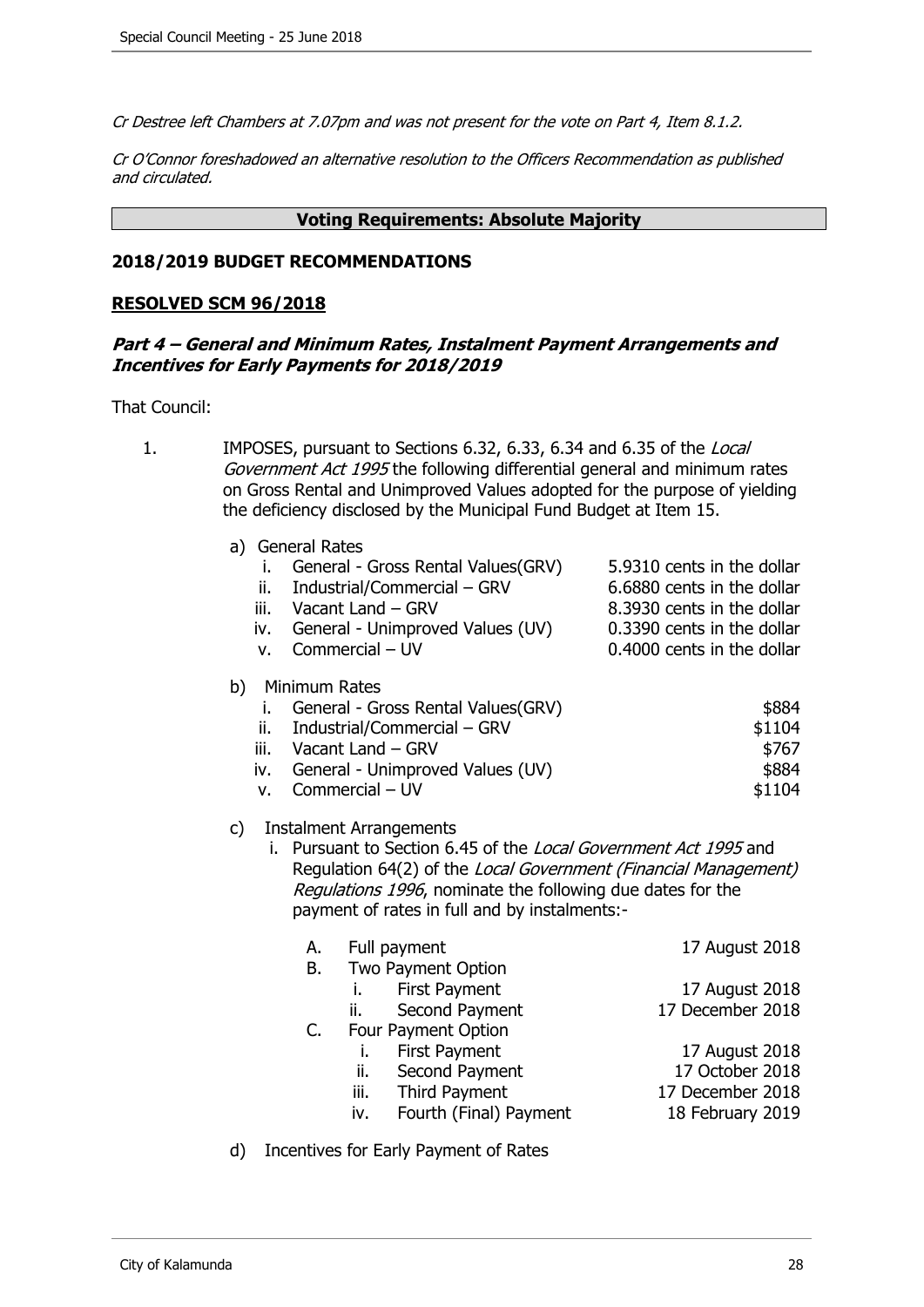- i. Pursuant to Section 6.46 of the Local Government Act 1995, offers the following incentive prizes to ratepayers who have paid their rates in full:
	- A. 1 prize of \$4,000 donated by the City of Kalamunda.

Eligibility for inclusion in the rates incentive prize draw. That ratepayers who make rates payment in full by a week before the due date, being 10 August 2018, will be eligible for inclusion in the rates incentive prize draw.

- ii. Pursuant to Section 6.46 of the Local Government Act 1995, offers the following incentive prizes to ratepayers who pay via instalments:
	- A. 2 prizes of \$1,000 donated by the City of Kalamunda towards the winners outstanding rates and charges amounts due.
	- B. 1 prizes of \$500 donated by the City of Kalamunda towards the winners outstanding rates and charges amounts due.
	- C. 2 double passes to a concert preformed and donated by the Western Australian Symphony Orchestra.
	- D. 2 \$250 passbook accounts donated by the Bendigo Bank - Forrestfield & High Wycombe Community Bank.

Eligibility for inclusion in the rates incentive prize draw. That ratepayers who make a rates instalment payment by a week before the due date, being 10 August 2018, will be eligible for inclusion in the rates incentive prize draw for that category.

- iii. Pursuant to Section 6.46 of the Local Government Act 1995, offers the following incentive prizes to ratepayers who register to receive their future rates notices electronically:
	- A. 2 Apple (Series 3) Watches (38mm GPS Only)
	- B. 2 Garmin (Fenix 5) Sports Watches
	- C. 1 Garmin Vivosmart HR Activity Tracker

Eligibility for inclusion in the eRates incentive prize draw. That ratepayers who registers to receive their future rates notices a week before the due date, being 10 August 2018, will be eligible for inclusion in the eRates incentive prize draw.

- iv. Pursuant to Section 6.46 of the Local Government Act 1995, offers the following incentive prizes to ratepayers who pay their rates either in full or an instalment option using the selfservice Albert Terminals at the City's Administration office, Kalamunda Library or Hartfield park Recreation Centre:
	- A. 3 prizes of \$500 donated by the City of Kalamunda towards the winners outstanding Rates and Charges amount due.

Eligibility for inclusion in the self-service terminal prize draw. That ratepayers who make a rates Instalment or In Full payment by a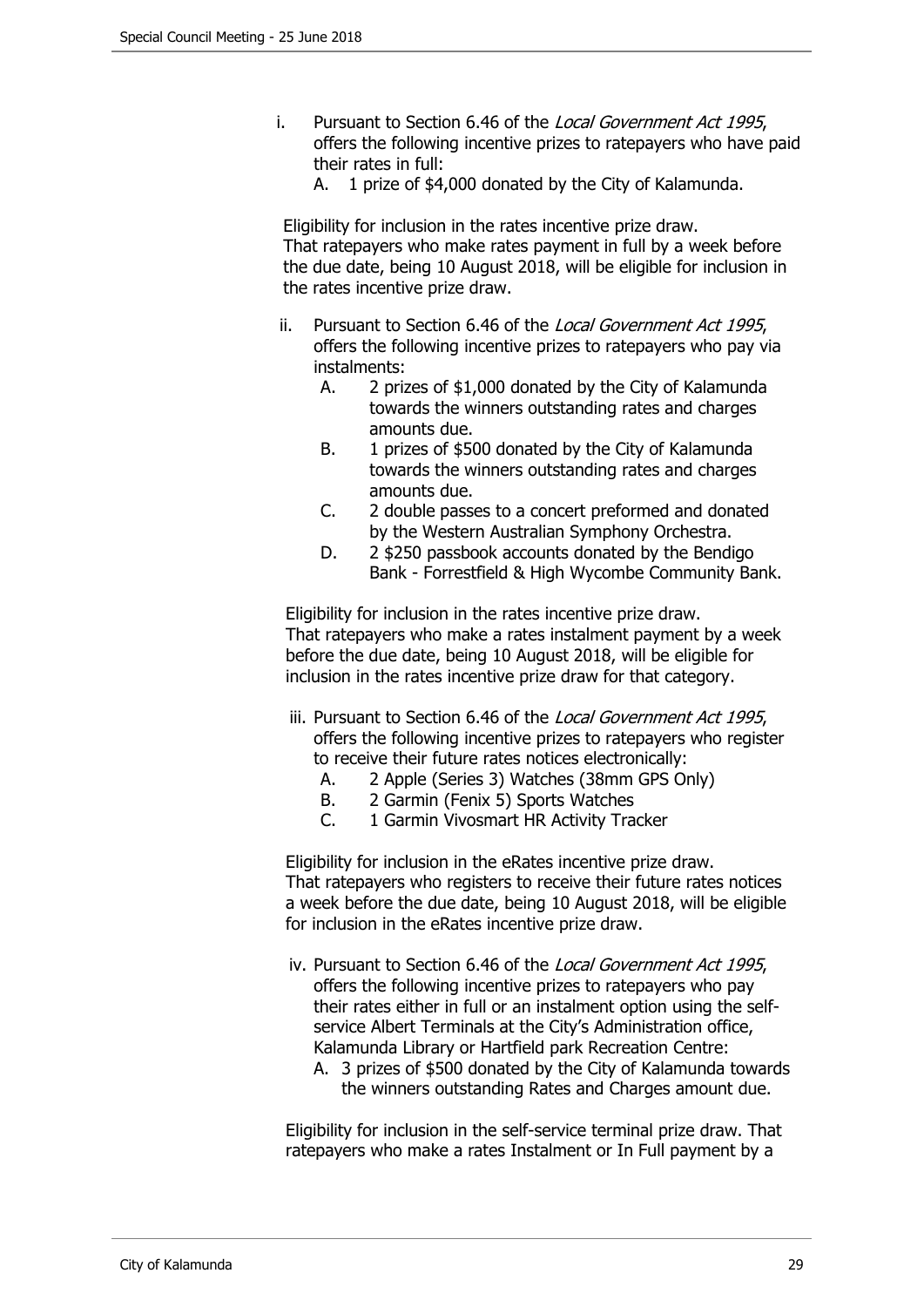week before the due date, being 10 August 2018, will be eligible for inclusion on the self-service terminal prize draw.

Eligibility of Elected Members and Staff to participate in rates incentive and eRates prize. Councillors and employees of the City of Kalamunda, government bodies and their related agencies, commercial property ratepayers and sponsoring organisations are ineligible to win. These parties are ineligible as a sole or part owner of any property within the City of Kalamunda boundaries. Rates exempt properties such as schools and churches are also ineligible.

Decisions made by City Officers in regard to the awarding of prizes is final and no debate will be entered into.

Moved: **LAPSED for want of a mover**

Seconded:

Vote:

#### **Voting Requirements: Absolute Majority**

### **ALTERNATIVE MOTION - 2018/2019 BUDGET RECOMMENDATIONS**

#### **RESOLVED SCM 96/2018**

### **Part 4 – General and Minimum Rates, Instalment Payment Arrangements and Incentives for Early Payments for 2018/2019**

That Council:

- 1. IMPOSES, pursuant to Sections 6.32, 6.33, 6.34 and 6.35 of the Local Government Act 1995 the following differential general and minimum rates on Gross Rental and Unimproved Values adopted for the purpose of yielding the deficiency disclosed by the Municipal Fund Budget at Item 15.
	- a) General Rates

|                                | General - Gross Rental Values(GRV)                                                                                                                             | 5.9310 5.9190 cents in the dollar                                        |
|--------------------------------|----------------------------------------------------------------------------------------------------------------------------------------------------------------|--------------------------------------------------------------------------|
| ii.                            | Industrial/Commercial - GRV                                                                                                                                    | 6,6880 <b>6.6750</b> cents in the dollar                                 |
| iii.                           | Vacant Land - GRV                                                                                                                                              | 8.3930 8.3930 cents in the dollar                                        |
| iv.                            | General - Unimproved Values (UV)                                                                                                                               | 0.3390 <b>0.3386</b> cents in the dollar                                 |
| v.                             | Commercial - UV                                                                                                                                                | 0.4000 0.3993 cents in the dollar                                        |
| b)<br>ii.<br>iii.<br>iv.<br>v. | Minimum Rates<br>General - Gross Rental Values(GRV)<br>Industrial/Commercial - GRV<br>Vacant Land - GRV<br>General - Unimproved Values (UV)<br>Commercial - UV | $$884$ \$882<br>$$1104$ \$1102<br>\$767<br>\$884 \$882<br>$$1104$ \$1102 |

c) Instalment Arrangements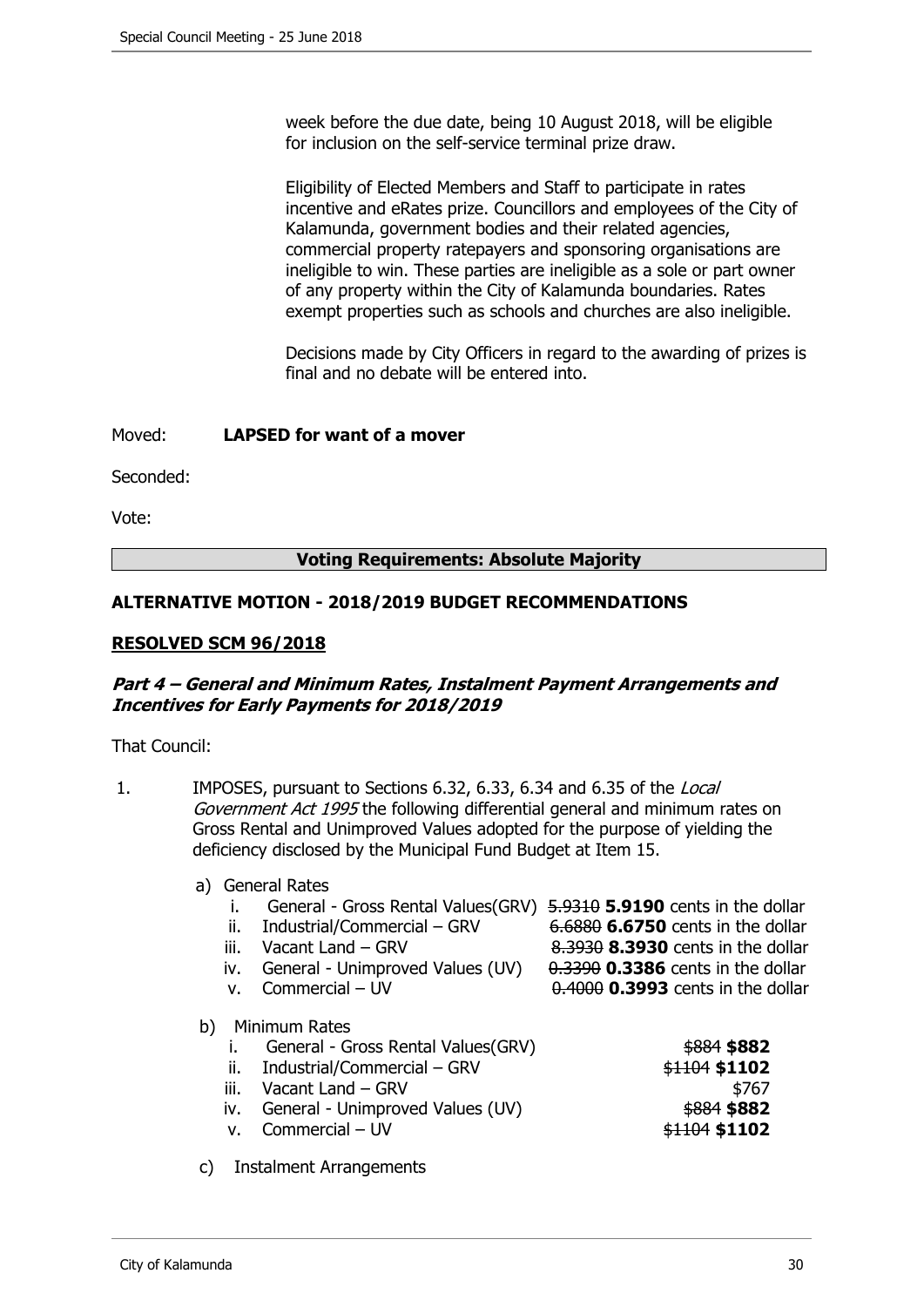i. Pursuant to Section 6.45 of the *Local Government Act 1995* and Regulation 64(2) of the Local Government (Financial Management) Regulations 1996, nominate the following due dates for the payment of rates in full and by instalments:-

|    | A. Full payment |                        | 17 August 2018   |
|----|-----------------|------------------------|------------------|
|    |                 | B. Two Payment Option  |                  |
|    |                 | i. First Payment       | 17 August 2018   |
|    |                 | ii. Second Payment     | 17 December 2018 |
| C. |                 | Four Payment Option    |                  |
|    |                 | i. First Payment       | 17 August 2018   |
|    | ii.             | Second Payment         | 17 October 2018  |
|    | iii.            | <b>Third Payment</b>   | 17 December 2018 |
|    | iv.             | Fourth (Final) Payment | 18 February 2019 |
|    |                 |                        |                  |

- d) Incentives for Early Payment of Rates
	- i. Pursuant to Section 6.46 of the Local Government Act 1995, offers the following incentive prizes to ratepayers who have paid their rates in full: A. 1 prize of \$4,000 donated by the City of Kalamunda.

Eligibility for inclusion in the rates incentive prize draw. That ratepayers who make rates payment in full by a week before the due date, being 10 August 2018, will be eligible for inclusion in the rates incentive prize draw.

- ii. Pursuant to Section 6.46 of the Local Government Act 1995, offers the following incentive prizes to ratepayers who pay via instalments:
	- A. 2 prizes of \$1,000 donated by the City of Kalamunda towards the winners outstanding rates and charges amounts due.
	- B. 1 prizes of \$500 donated by the City of Kalamunda towards the winners outstanding rates and charges amounts due.
	- C. 2 double passes to a concert preformed and donated by the Western Australian Symphony Orchestra.
	- D. 2 \$250 passbook accounts donated by the Bendigo Bank Forrestfield & High Wycombe Community Bank.

Eligibility for inclusion in the rates incentive prize draw. That ratepayers who make a rates instalment payment by a week before the due date, being 10 August 2018, will be eligible for inclusion in the rates incentive prize draw for that category.

- iii. Pursuant to Section 6.46 of the Local Government Act 1995, offers the following incentive prizes to ratepayers who register to receive their future rates notices electronically:
	- A. 2 Apple (Series 3) Watches (38mm GPS Only)
	- B. 2 Garmin (Fenix 5) Sports Watches
	- C. 1 Garmin Vivosmart HR Activity Tracker

Eligibility for inclusion in the eRates incentive prize draw.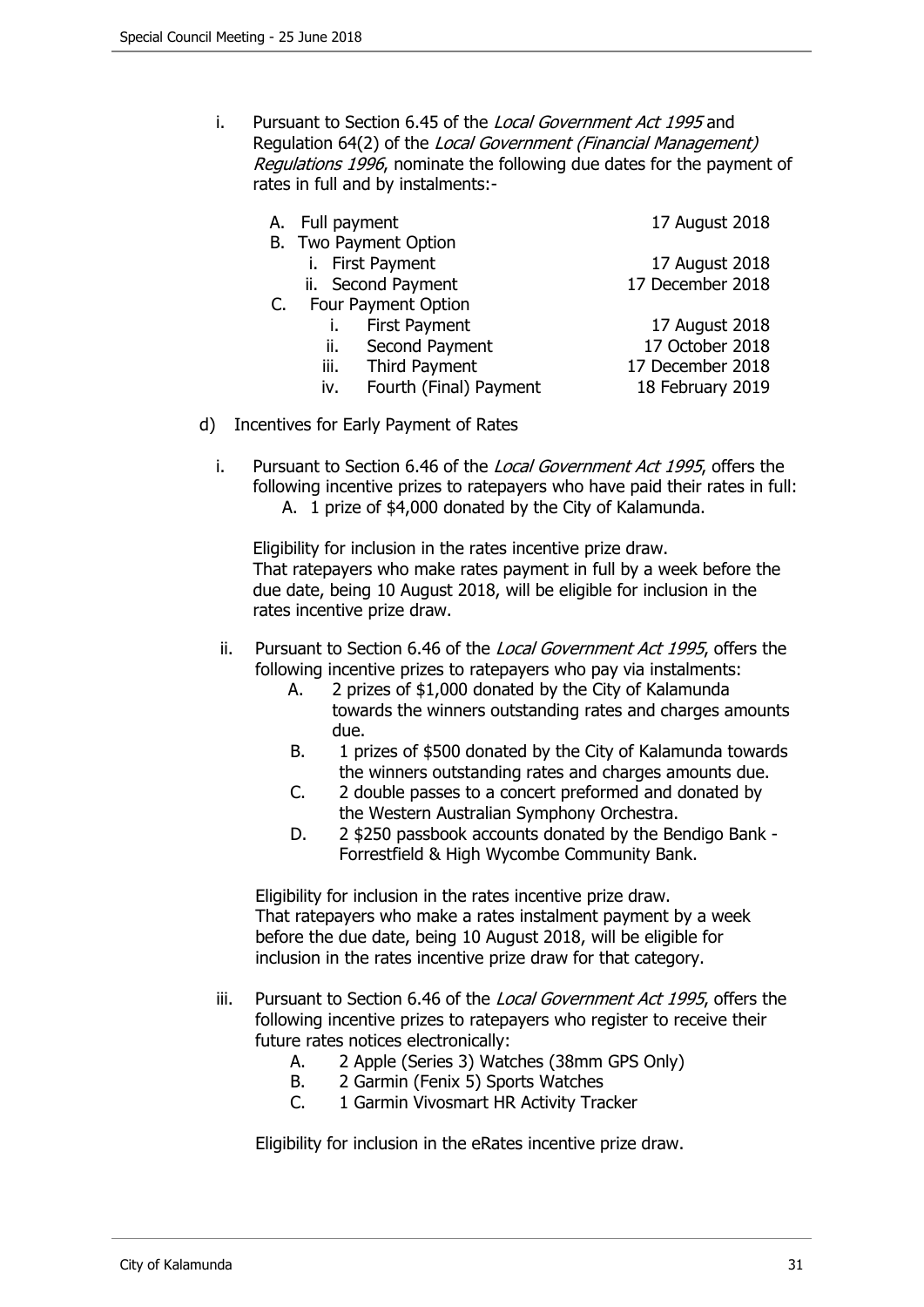That ratepayers who registers to receive their future rates notices a week before the due date, being 10 August 2018, will be eligible for inclusion in the eRates incentive prize draw.

- iv. Pursuant to Section 6.46 of the Local Government Act 1995, offers the following incentive prizes to ratepayers who pay their rates either in full or an instalment option using the self-service Albert Terminals at the City's Administration office, Kalamunda Library or Hartfield park Recreation Centre:
	- 1. 3 prizes of \$500 donated by the City of Kalamunda towards the winners outstanding Rates and Charges amount due.

Eligibility for inclusion in the self-service terminal prize draw. That ratepayers who make a rates Instalment or In Full payment by a week before the due date, being 10 August 2018, will be eligible for inclusion on the self-service terminal prize draw.

Eligibility of Elected Members and Staff to participate in rates incentive and eRates prize. Councillors and employees of the City of Kalamunda, government bodies and their related agencies, commercial property ratepayers and sponsoring organisations are ineligible to win. These parties are ineligible as a sole or part owner of any property within the City of Kalamunda boundaries. Rates exempt properties such as schools and churches are also ineligible.

Decisions made by City Officers in regard to the awarding of prizes is final and no debate will be entered into.

# Moved: **Cr Dylan O'Connor**

# Seconded: **Cr Margaret Thomas**

# Vote: **CARRIED UNANIMOUSLY / ABSOLUTE MAJORITY (9/0)**

Cr Destree returned to Chambers at 7.16pm.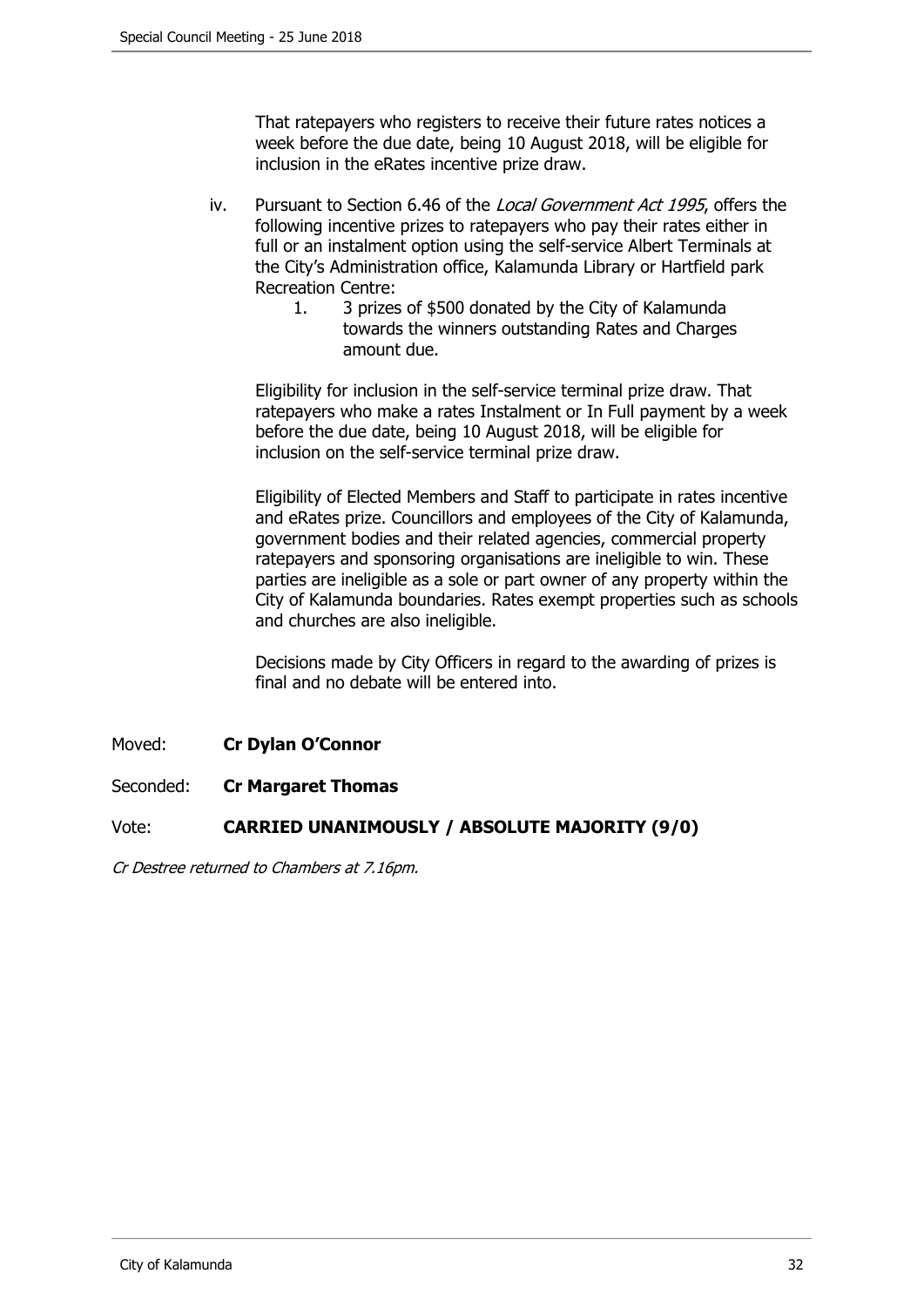# **Voting Requirements: Absolute Majority**

# **2018/2019 BUDGET RECOMMENDATIONS**

### **RESOLVED SCM 97/2018**

#### **Part 5 – Material Variance Reporting for 2018/2019**

That Council:

- 1. SETS the material variance level to be used in statements of financial activity in the year 2018/2019 for reporting variances at 10% or \$50,000, whichever is the greater. In accordance with Regulation 34 of the Local Government (Financial Management) Regulations 1996, and AAS 5.
- Moved: **Cr Michael Fernie**
- Seconded: **Cr Lesley Boyd**

Vote: **CARRIED UNANIMOUSLY / ABSOLUTE MAJORITY (10/0)**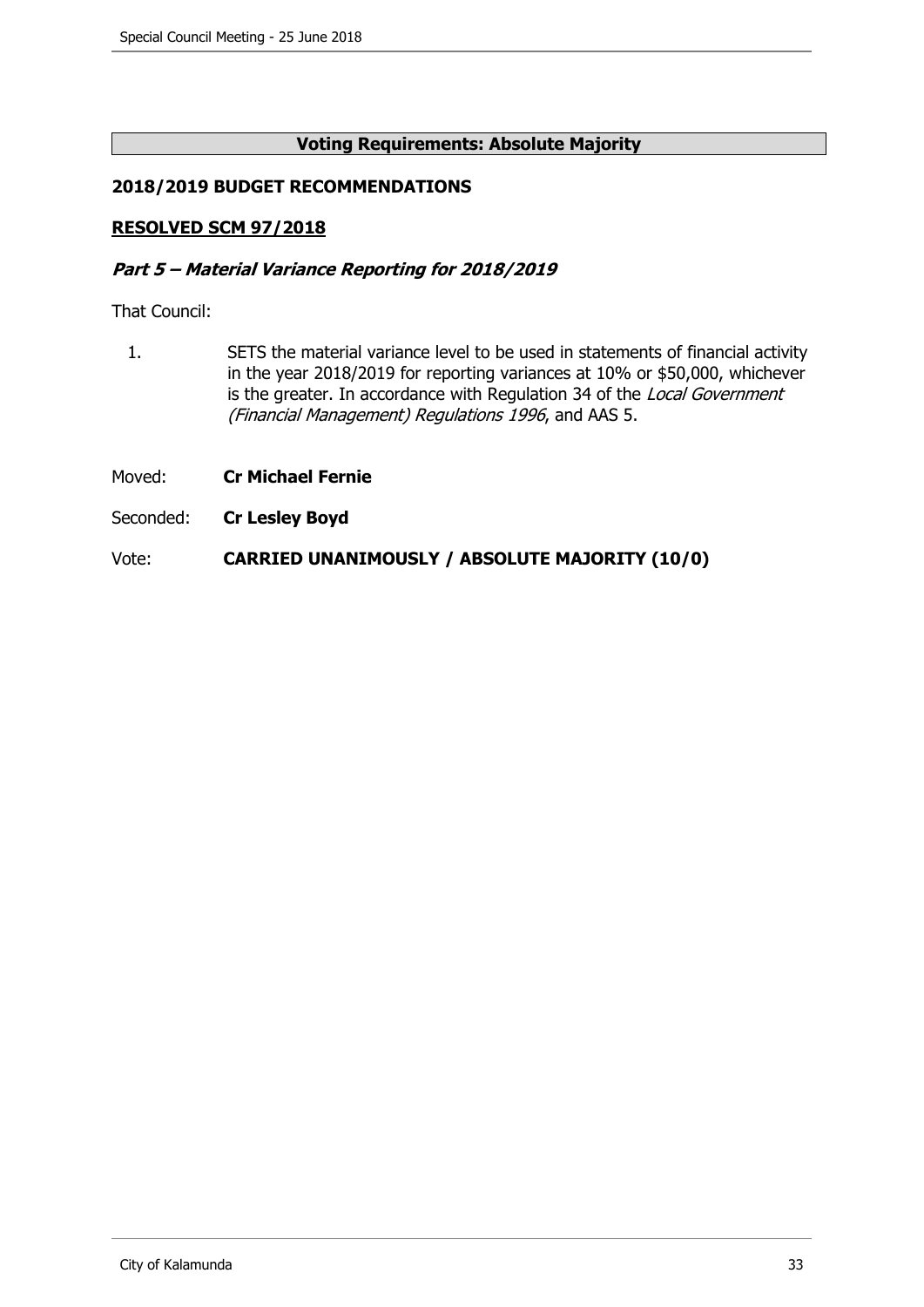### **Voting Requirements: Absolute Majority**

# **2018/2019 BUDGET RECOMMENDATIONS**

#### **RESOLVED SCM 98/2018**

#### **Part 6 – Capitalisation Threshold 2018/2019**

That Council:

- 1. ADOPTS a capitalisation threshold of \$30,000 for Information Technology Software and \$5,000 for all other assets.
- Moved: **Cr Brooke O'Donnell**
- Seconded: **Cr Sara Lohmeyer**

### Vote: **CARRIED UNANIMOUSLY / ABSOLUTE MAJORITY (10/0)**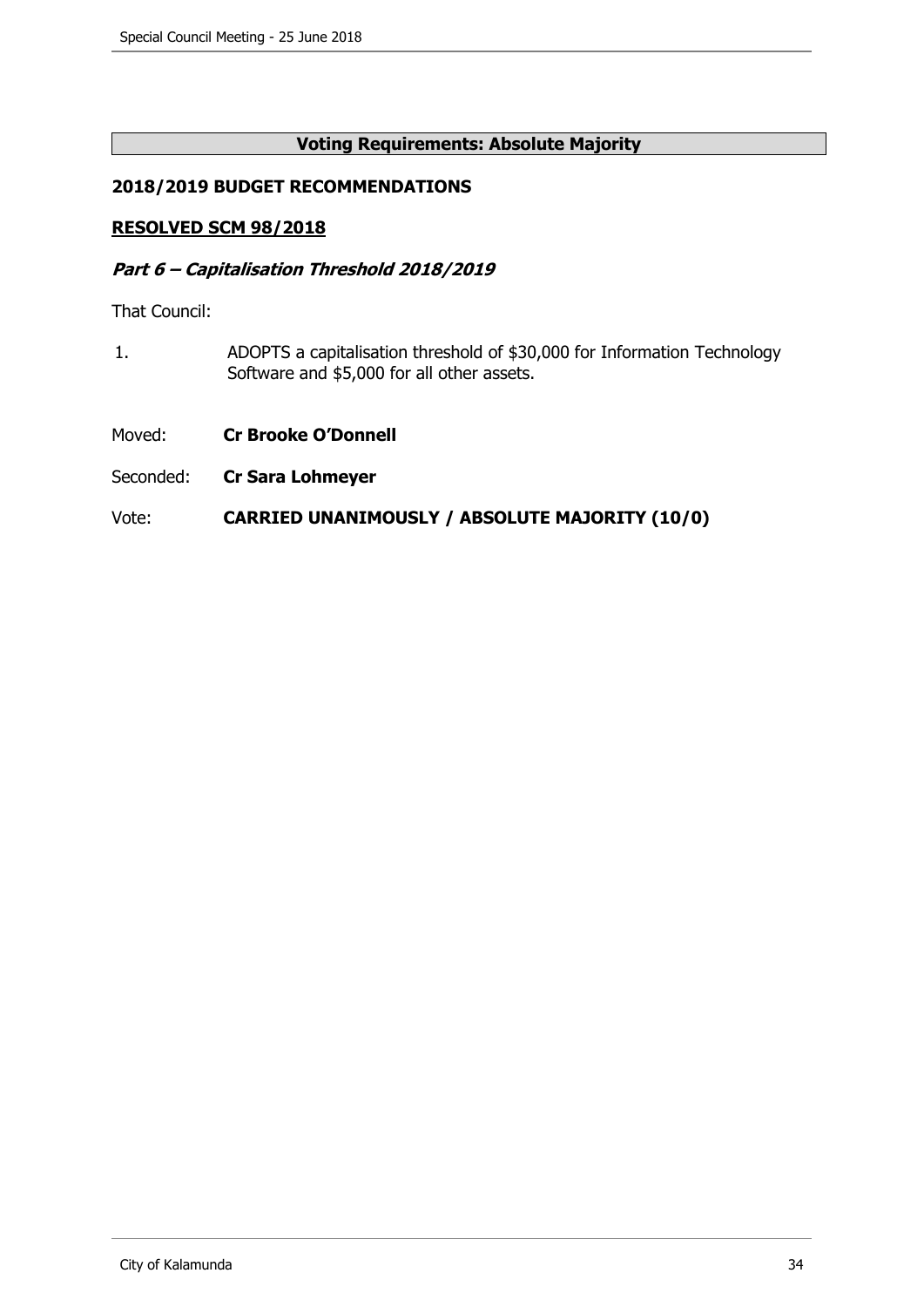Cr Destree left Chambers at 7.18pm as she declared a Proximity Interest, in Part 7 of Item 8.1.2 as she has family members who own property adjacent to Cambridge Road. Cr Destree was not present for the vote on Part 7, Item 8.1.2.

#### **Voting Requirements: Absolute Majority**

#### **2018/2019 BUDGET RECOMMENDATIONS**

#### **RESOLVED SCM 992018**

### **Part 7 – Proposal to Borrow Loan Funds**

That Council:

- 1. AUTHORISES the Chief Executive Officer to borrow \$2,520,000 pursuant to S6.20(1) of the Local Government Act 1995, to allow for:
	- a) \$450,000 for further technical studies in the Forrestfield North area;
	- b) \$1,500,000 for various plant and equipment;
	- c) \$300,000 develop master planning/zoning reviews of Wattle Grove South;
	- d) \$100,000 to fund a shortfall in reserve set aside for the Forrestfield Industrial Area Stage 1 – Road 2 construction costs; and
	- e) \$170,000 for the works required in relation of the disposal of Heidelberg Park and Cambridge Reserve.
- Moved: **Cr Margaret Thomas**
- Seconded: **Cr Sara Lohmeyer**

# Vote: **CARRIED UNANIMOUSLY /ABSOLUTE MAJORITY (9/0)**

Cr Destree returned to Chambers at 7.19pm.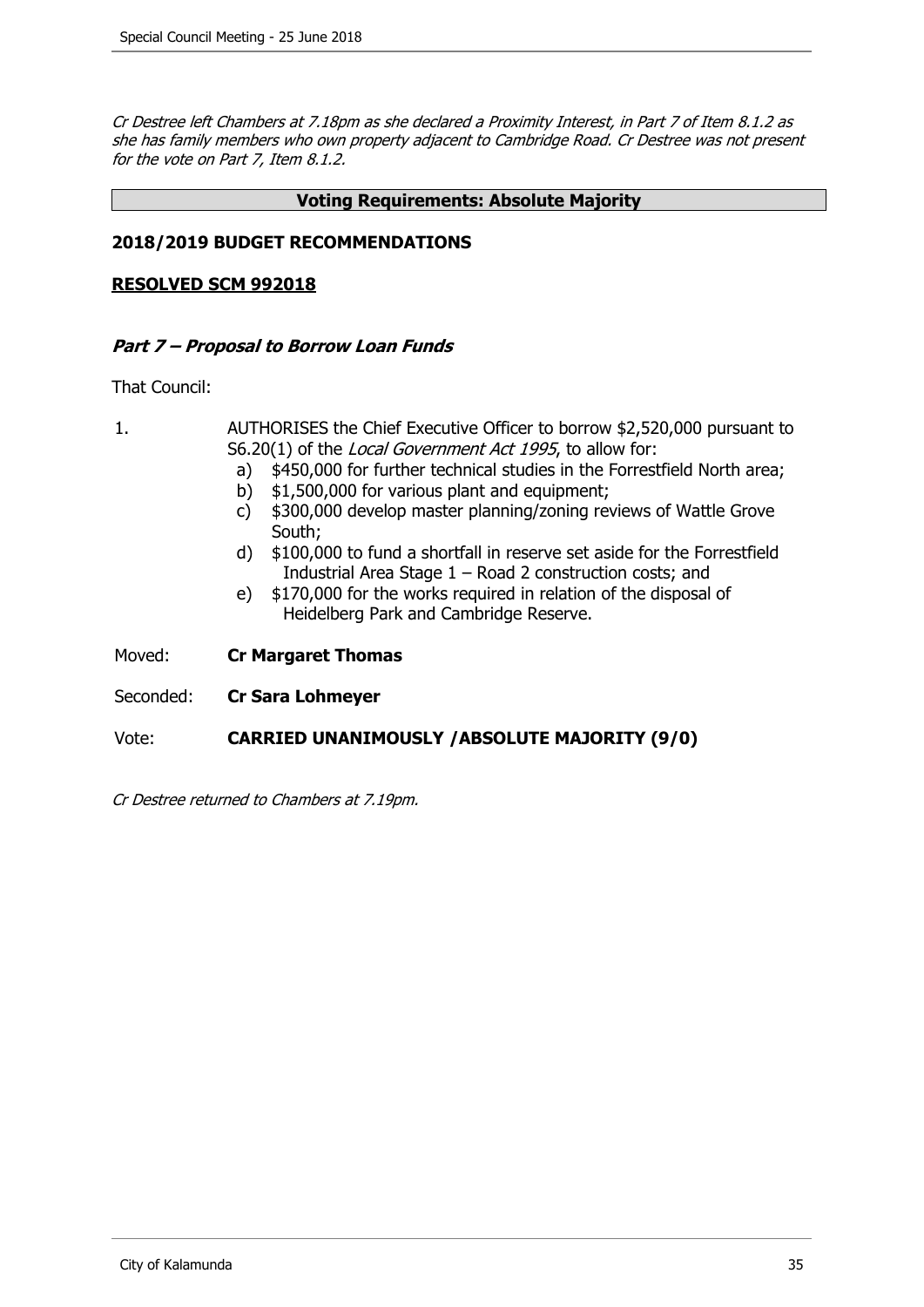# <span id="page-35-0"></span>**8.2. Office of the CEO Reports**

# **8.2.1. Kalamunda Achieving - Corporate Business Plan 2018-2022**

**Declaration of financial / conflict of interests to be recorded prior to dealing with each item.**

| <b>Previous Items</b><br>Directorate<br><b>Business Unit</b><br>File Reference<br>Applicant<br>Owner |    | Office of the CEO<br><b>Human Resources</b>                                 |
|------------------------------------------------------------------------------------------------------|----|-----------------------------------------------------------------------------|
| <b>Attachments</b>                                                                                   | 1. | 2018 Kalamunda Achieving - Corporate Business Plan -<br>2018-2022 [8.2.1.1] |

### **EXECUTIVE SUMMARY**

1. This paper seeks Council's endorsement of the Kalamunda Achieving – Corporate Business Plan 2018-2022.

### **BACKGROUND**

- 2. In 2017 the City of Kalamunda worked extensively with the community to develop an aspirational vision – Connected Communities, Valuing Nature and Creating the Future Together.
- 3. To guide the allocation of resources and effort to achieve our vision, the community quided the City in the development of the *Community Strategic* Plan 2017-2023.
- 4. The Kalamunda Achieving Corporate Business Plan 2018-2022 is revised annually and provides the operating plan that translates the strategic plan into action.

# **DETAILS**

5. The Kalamunda Achieving – Corporate Business Plan 2018-2022 supports the City to achieve the City of Kalamunda vision and the Community Strategy Plan 2017-2023.

> In this business plan the City translates strategy into action by describing how we will drive achievement, both in 2018/19 and in the coming 4 years.

- 6. A key focus of our action plan is directing further effort into community engagement, community facilities improvement and environmental management.
- 7. Community will remain involved in the development of plans and strategies that derive from this plan.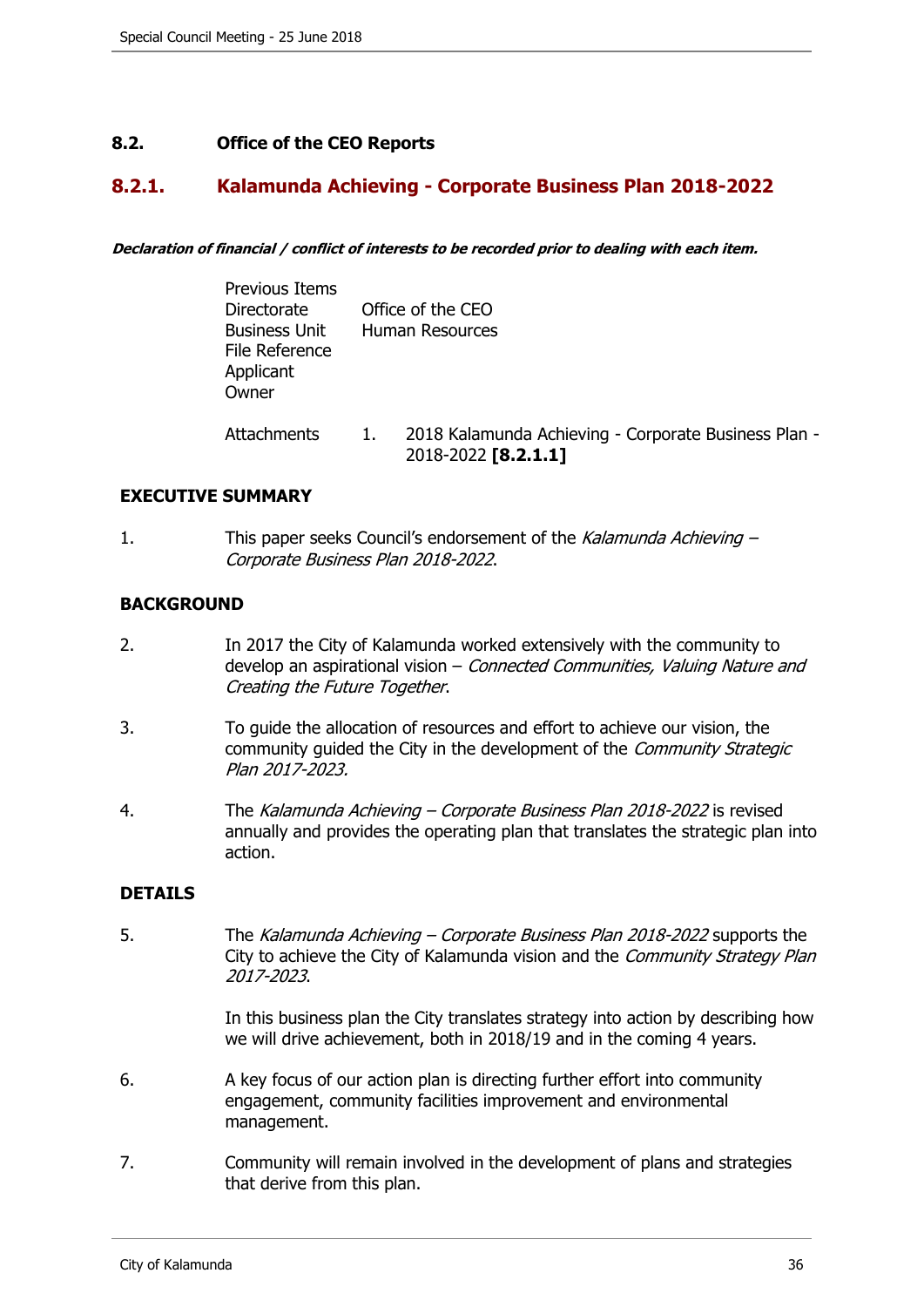### **STATUTORY AND LEGAL CONSIDERATIONS**

- 8. Section 5.56 of the Local Government Act 1995 requires a local government to plan for the future of the district.
- 9. The Local Government (Administration) Regulations 1996 requires each local government to adopt a Strategic Community Plan and a Corporate Business Plan.

### **POLICY CONSIDERATIONS**

10. This Corporate Business Plan has been developed in accordance with the 'Integrated Planning and Reporting Framework and Guidelines' developed as part of the State Government's Local Government Report Program.

> They reflect a nationally consistent approach to integrated planning as expressed by the Council of Australian Governments' Local Government Planning Ministers' Council.

### **COMMUNITY ENGAGEMENT REQUIREMENTS**

#### **Internal Referrals**

11. This Corporate Business Plan has been developed with the cooperation of Business Unit Managers and the Executive Team.

#### **External Referrals**

12. This Corporate Business Plan operationalises the Community Strategic Plan 2017-2023. Ongoing community involvement will be facilitated as this plan is executed.

# **FINANCIAL CONSIDERATIONS**

13. Achievement of the Corporate Business Plan assumes Council endorsement of the Budget 2018/19 and the Long Term Financial Plan.

# **STRATEGIC COMMUNITY PLAN**

#### **Strategic Planning Alignment**

14. Kalamunda Advancing Strategic Community Plan to 2027

#### **Priority 4: Kalamunda Leads**

**Objective 4.1** - To provide leadership through transparent governance. **Strategy 4.1.1** - Provide good governance.

#### **SUSTAINABILITY**

#### **Social Implications**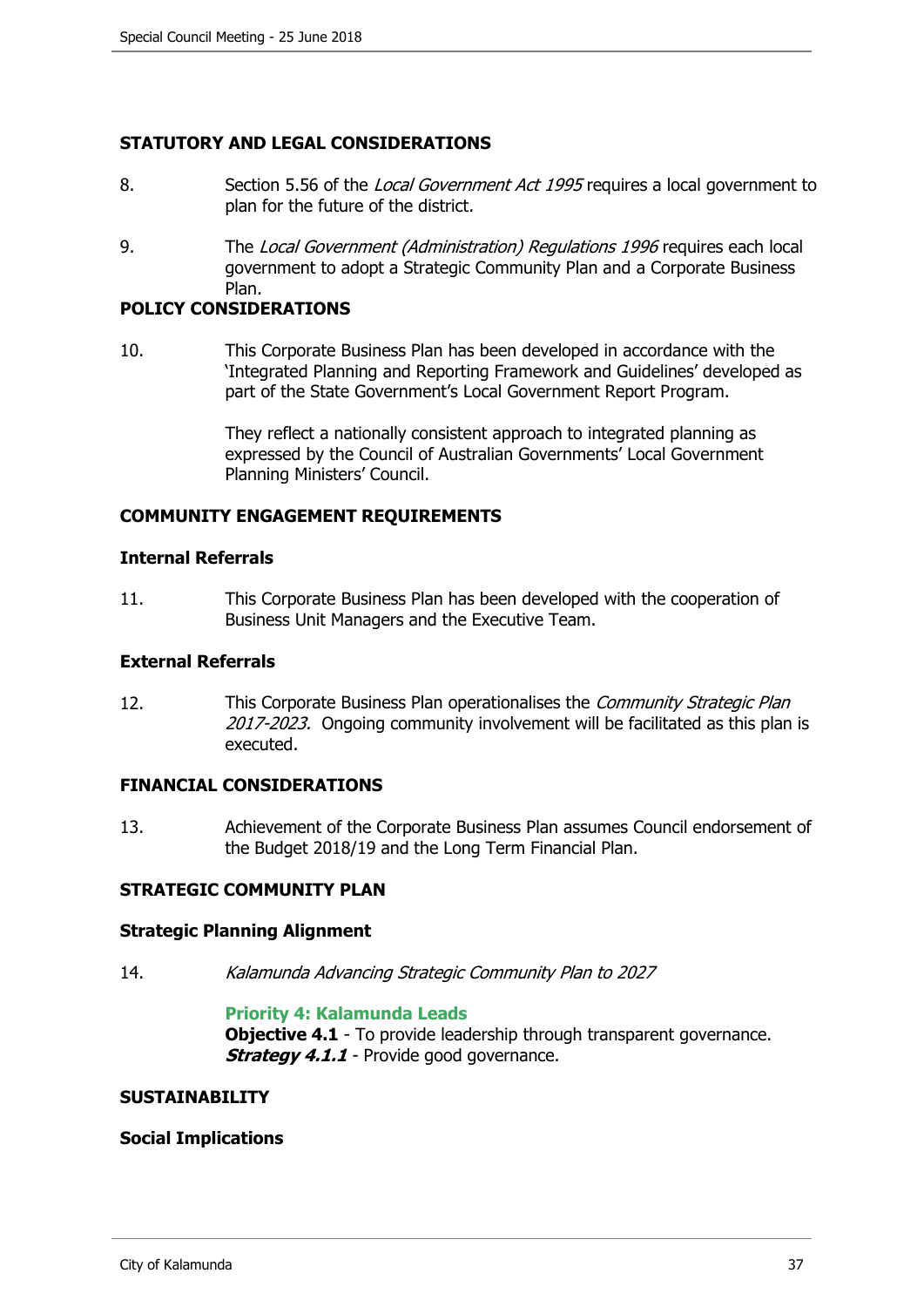15. The Corporate Business Plan provides for the delivery of community development initiatives

#### **Economic Implications**

16. The Corporate Business Plan provides for the delivery of the City's Economic Development strategies

#### **Environmental Implications**

17. The Corporate Business Plan provides for the delivery of environmentally sensitive land management, and community awareness building.

### **RISK MANAGEMENT CONSIDERATIONS**

| 18. | <b>Risk:</b> Council fails to endorse the Budget 2018/19, thereby inhibiting<br>adequate resources to deliver the Corporate Business Plan. |                    |        |  |
|-----|--------------------------------------------------------------------------------------------------------------------------------------------|--------------------|--------|--|
|     | <b>Likelihood</b>                                                                                                                          | <b>Consequence</b> | Rating |  |
|     | Unlikely                                                                                                                                   | Major              | High   |  |
|     | <b>Action/Strategy</b>                                                                                                                     |                    |        |  |
|     | Council involvement in budget development.                                                                                                 |                    |        |  |

### **OFFICER COMMENT**

- 19. The Corporate Business Plan has had extensive involvement of Business Unit leaders to ensure plans are realistic and achievable.
- 20. Priority actions provide the community with clarity about the focus of what is to be delivered for the 2018/19 year.
- 21. The City's officers will provide a quarterly report to Council, providing an update on progress against this plan.
- 22. The CEO and Directors are aligning individual employee performance plans to the achievement of the Corporate Business Plan.

#### **Voting Requirements: Simple Majority**

#### **RESOLVED SCM 100/2018**

That Council:

- 1. ENDORSES the Kalamunda Achieving Corporate Business Plan 2018-2022.
- Moved: **Cr Margaret Thomas**
- Seconded: **Cr Dylan O'Connor**

#### Vote: **CARRIED UNANIMOUSLY (10/0)**